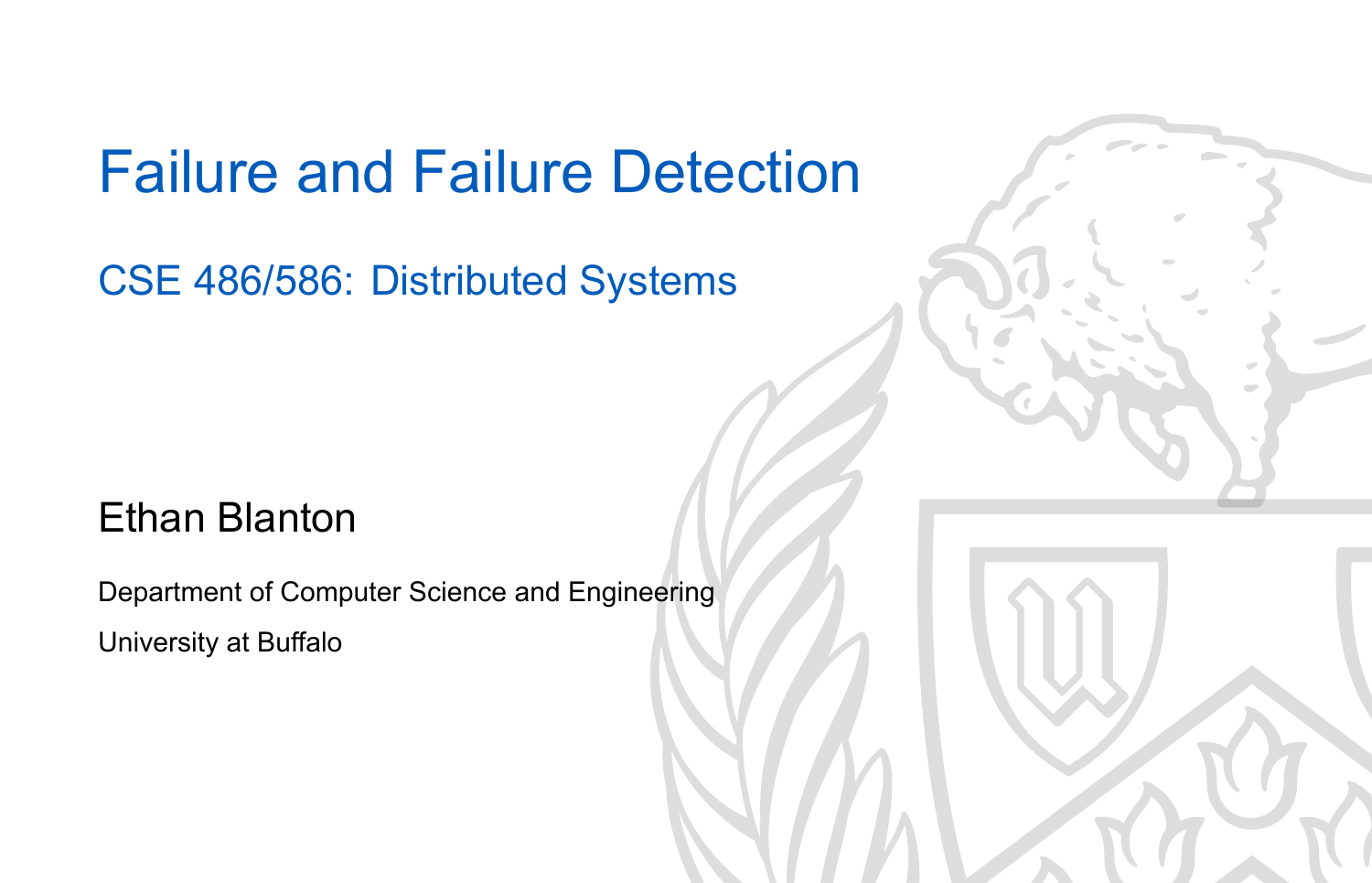### Failures

Detecting failures is important in distributed systems.

It is also difficult:

- Asynchronous systems may have unpredictable delay
- Failed components may be "somewhere else"
- **Failed components may not be under your control**

Failure detection is necessary for failure recovery.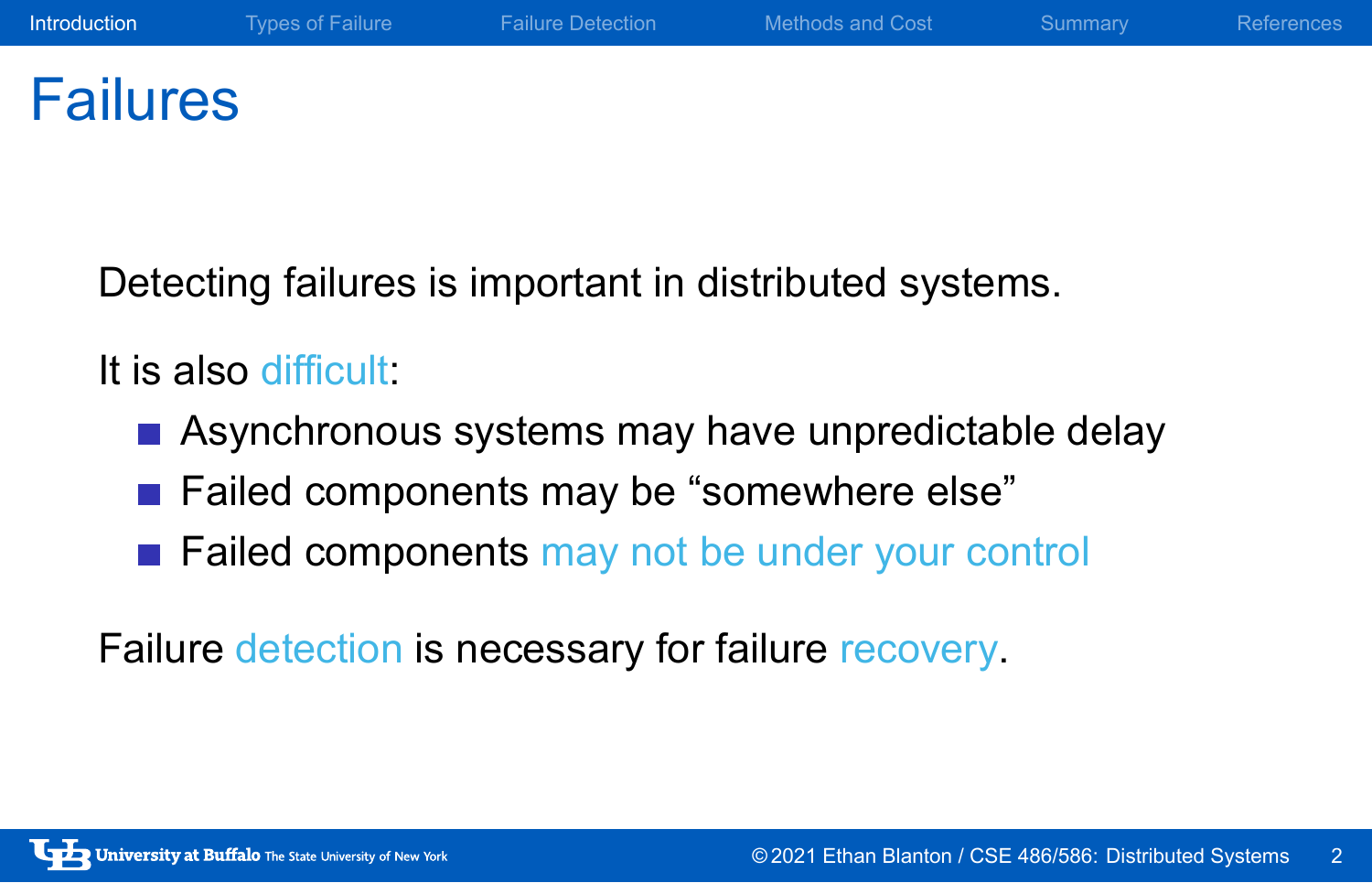## Failure Types

Failures come in many types.

- A process stops responding.
- **Messages are lost.**
- A process behaves incorrectly.
- **Messages are corrupted.**

These can be separated into crash, omission and arbitrary failures [3].

A process may also simply be too slow or too fast.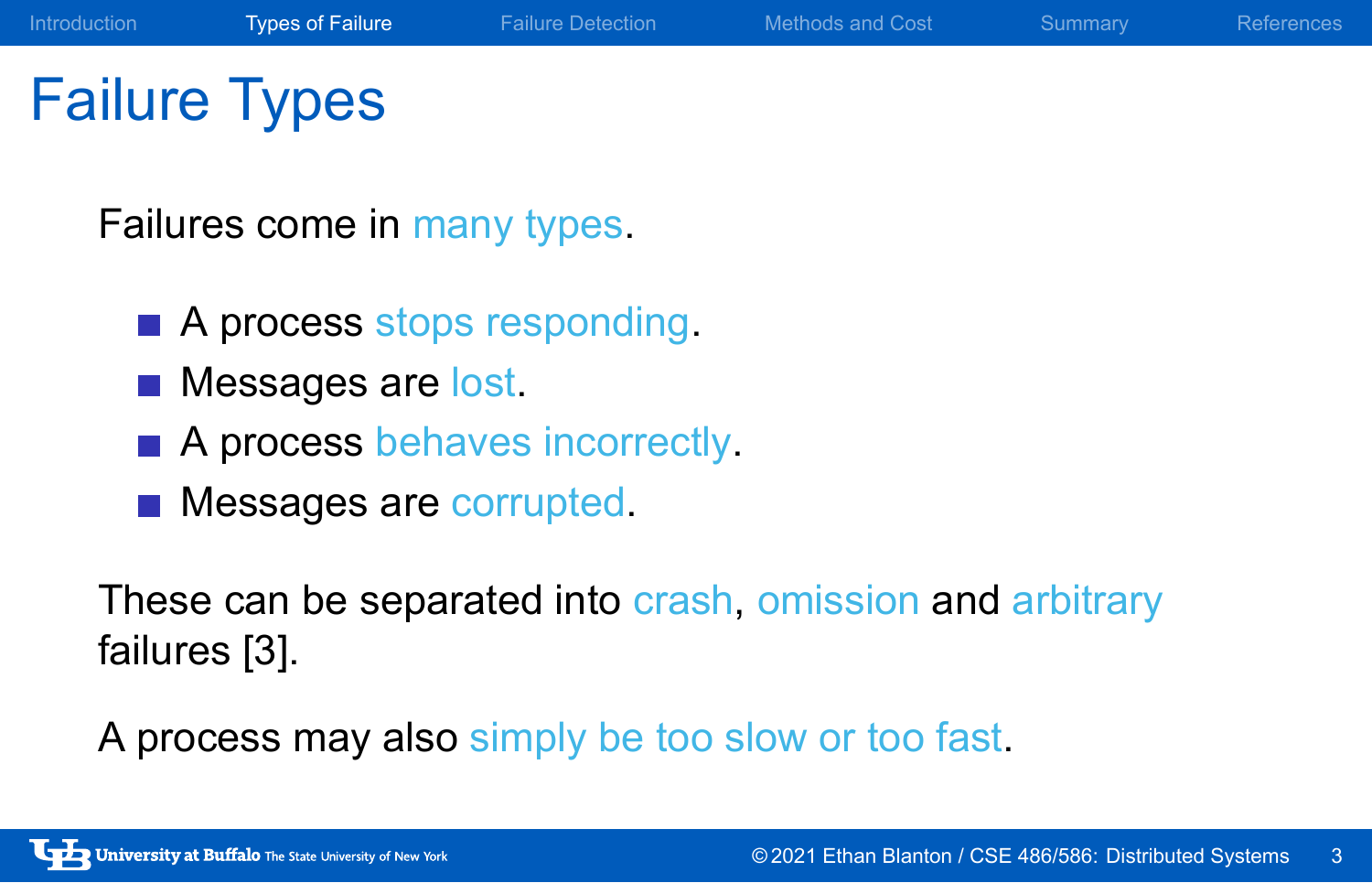### Crash Failures

The simplest type of crash failure is fail-stop [4].

This means process halts and never takes another action.

### Processes may also:

- **Pause: A process halts and later continues where it left off**
- Have amnesia: A process restarts from an initial state.
- $\blacksquare$  Have partial amnesia: A process remembers some state, but other state is reset to an initial state.

These are often more difficult to handle than fail-stop.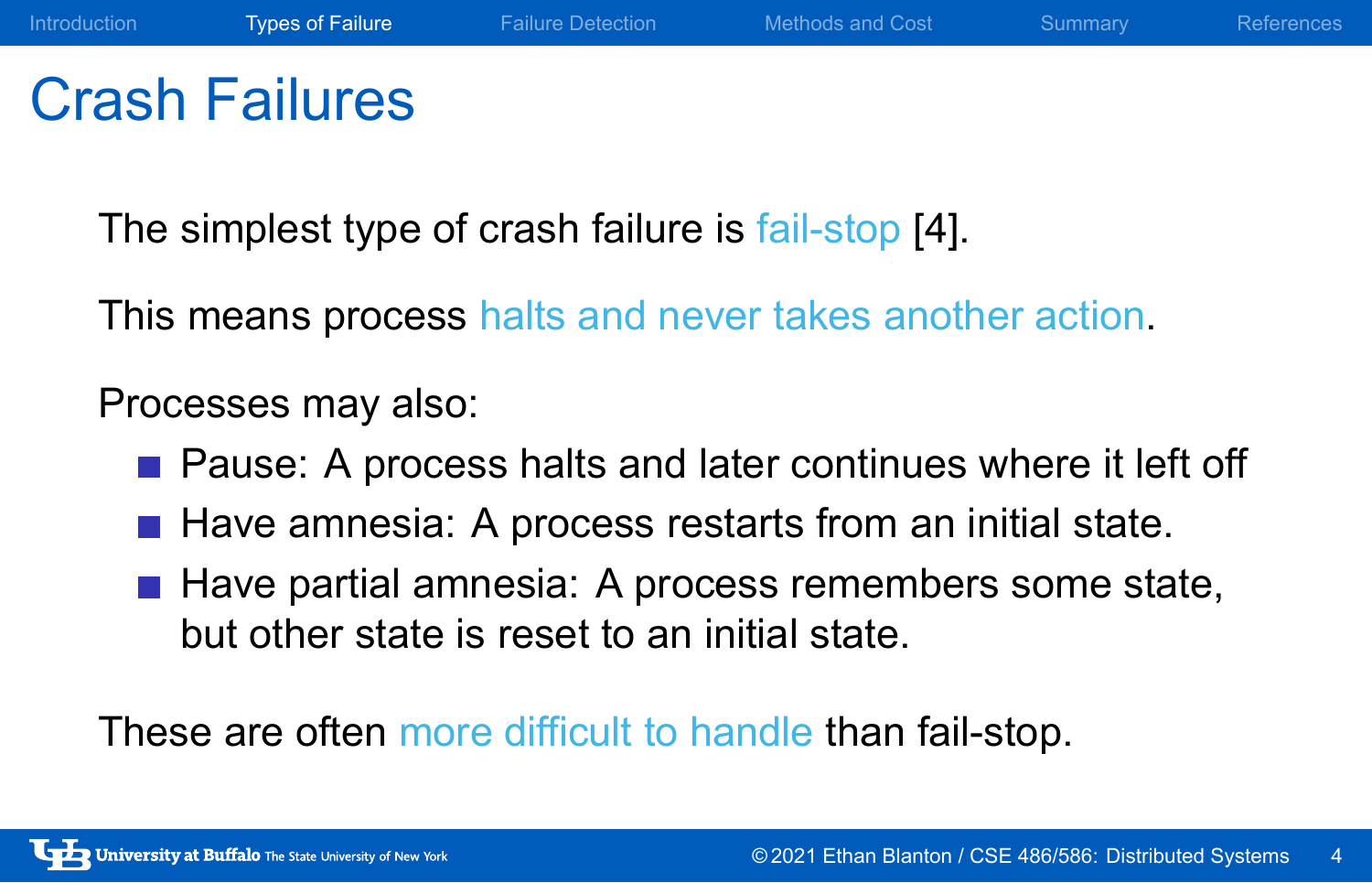## Omission Failures

Omission failures have two types:

- Send Omission: A process fails to send a message
- Receive Omission: A process fails to receive (or process) a message

Introduction **Types of Failure** Failure Detection Methods and Cost Summary References

Note that these may be indistinguishable from loss!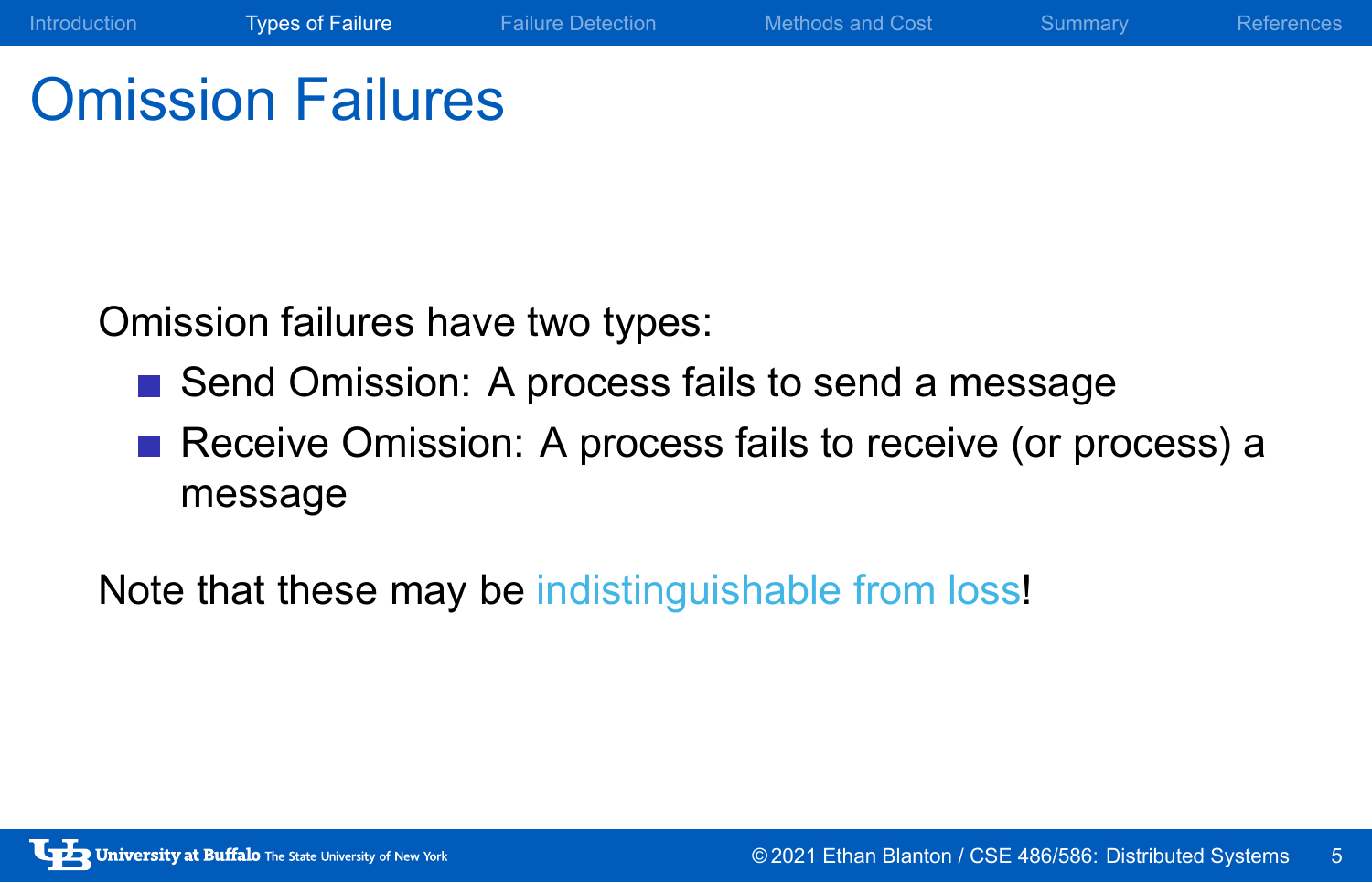# Arbitrary Failures

Other types of failures may include:

- Response: A process behaves or replies incorrectly
- Byzantine: A process displays different failures to different observers

Introduction Types of Failure Failure Detection Methods and Cost Summary References

Arbitrary (and particularly Byzantine) failures are difficult.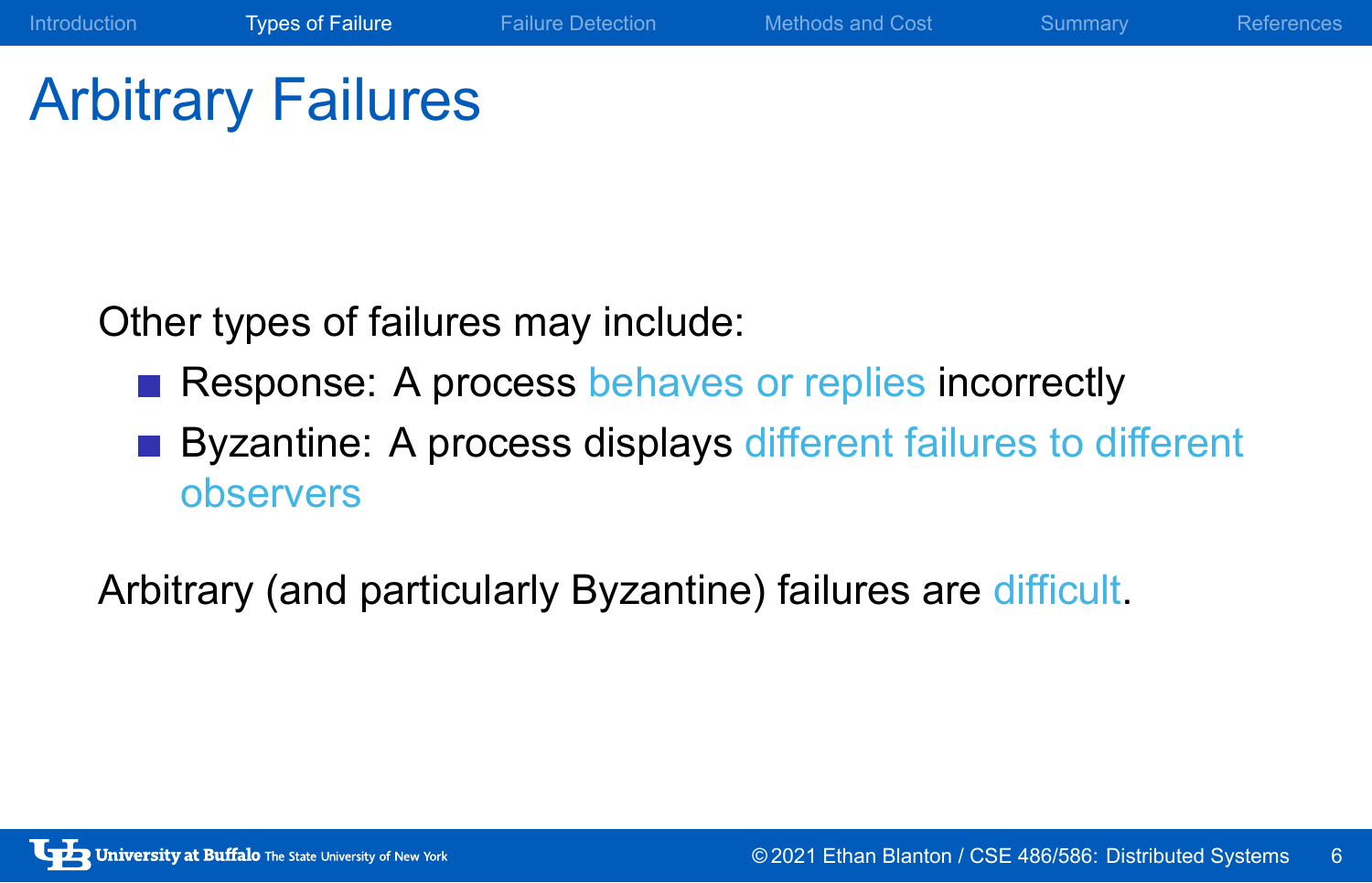Failure Detection Model

We will focus on fail-stop conditions.

We wish to identify a halted process.

The halted process will never run again.

Note that fail-stop can sometimes be emulated. (A process that experiences another failure can just stop!)

A non-failed process is correct.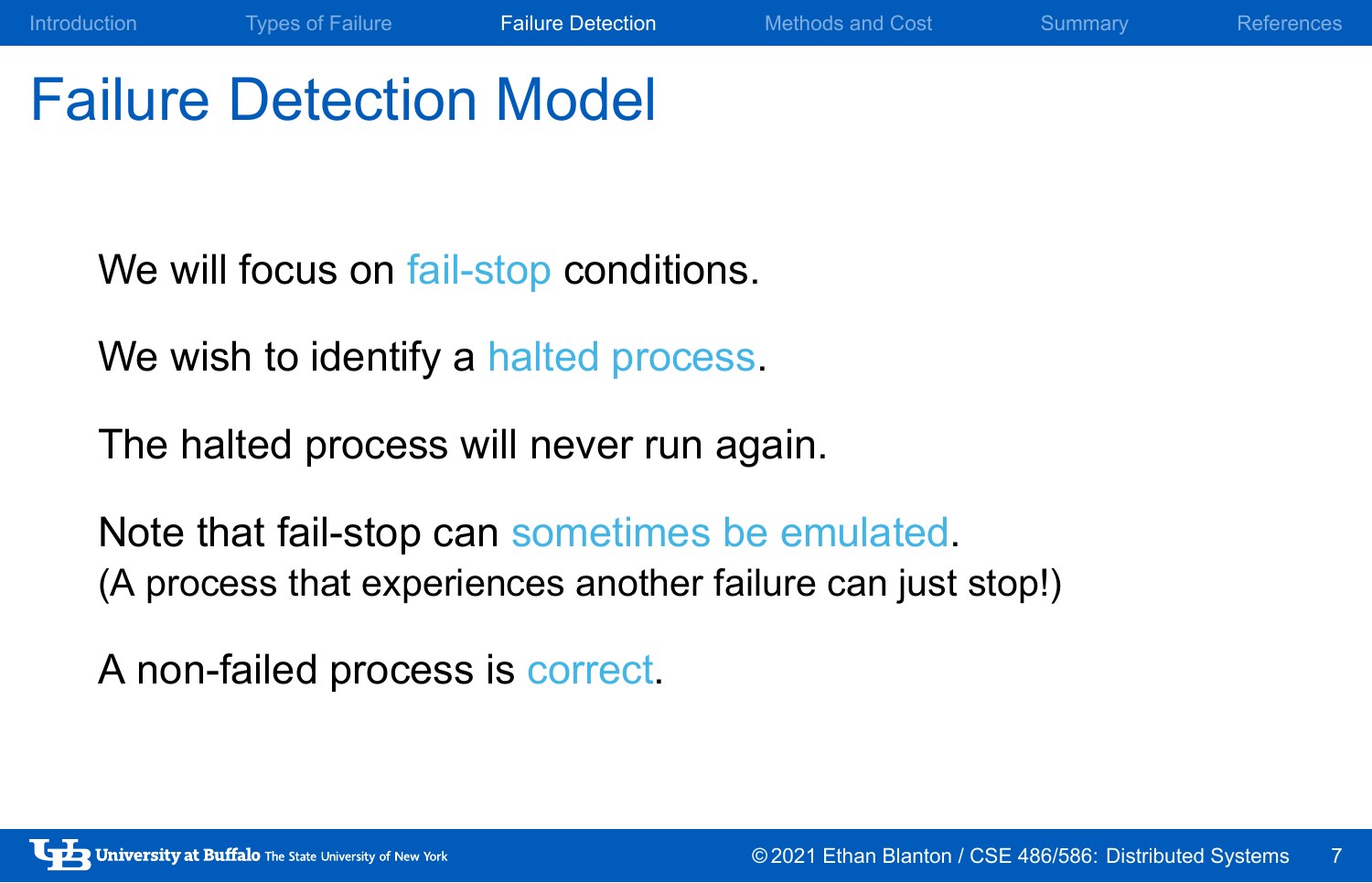## Properties of Detection

Failure detectors have two related properties:

Completeness: A failed process will always be identified.

Accuracy: A correct process will never be considered failed.

The weakest useful [2] failure detector satisfies:

- 1. There is a time after which every failed process is always suspected by some correct process.
- 2. There is a time after which some correct process is never suspected by any correct process.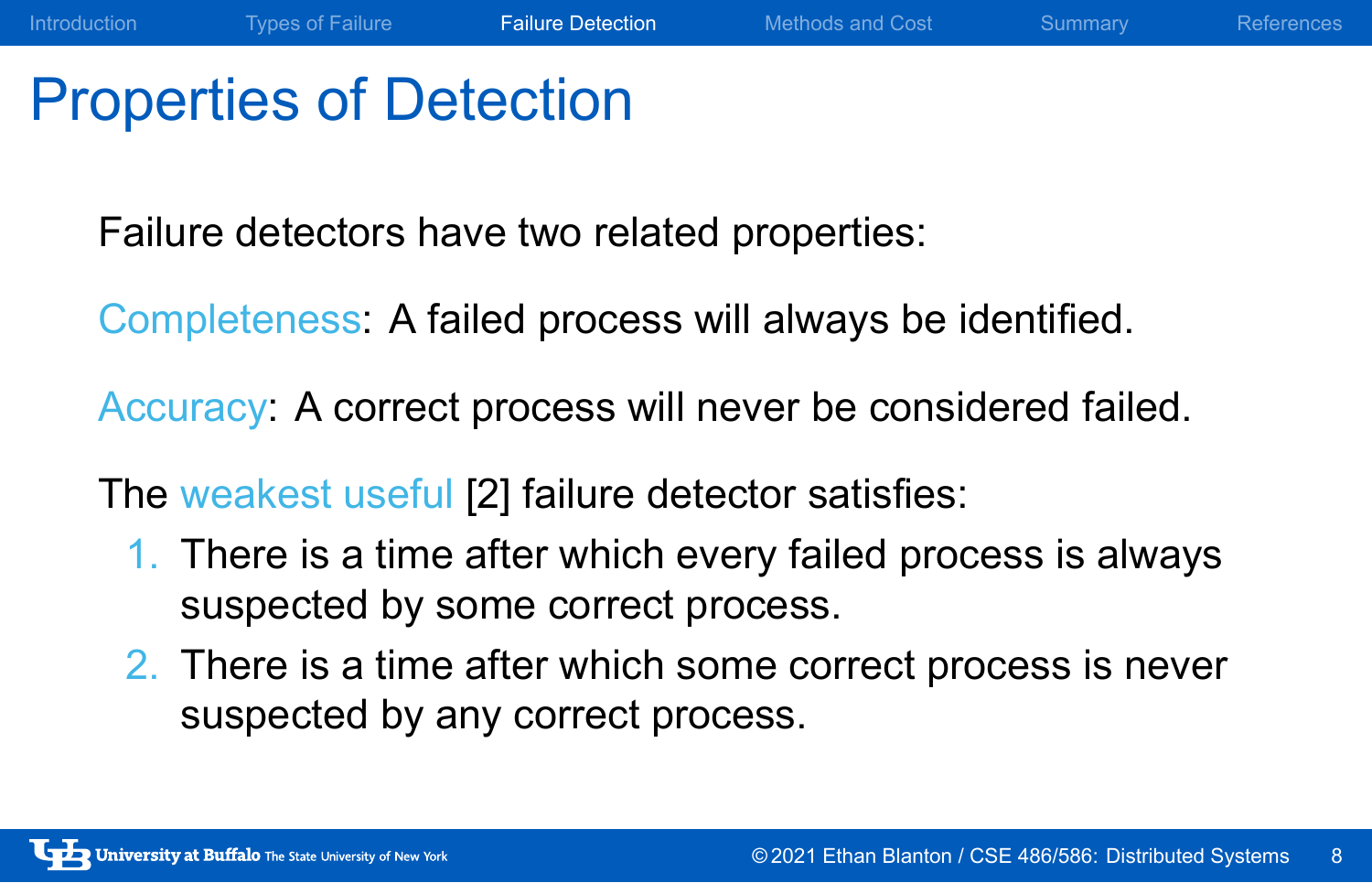## Completeness and Accuracy

Completeness: A failed process will always be identified.

Accuracy: A correct process will never be considered failed.

Introduction Types of Failure **Failure Detection** Methods and Cost Summary References

What is a 100% complete detector?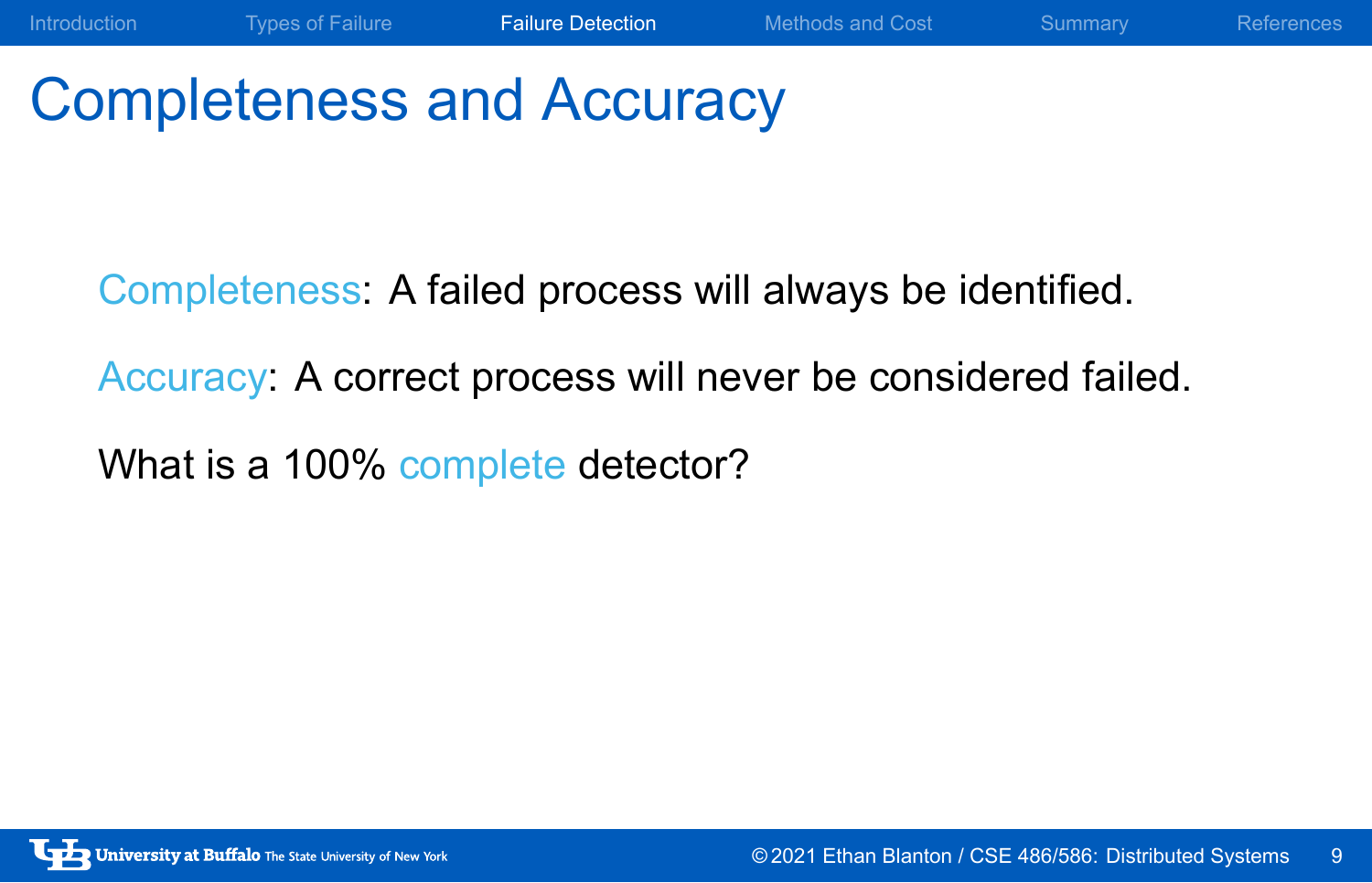# Completeness and Accuracy

Completeness: A failed process will always be identified.

Accuracy: A correct process will never be considered failed.

Introduction Types of Failure **Failure Detection** Methods and Cost Summary References

What is a 100% complete detector?

What is a 100% accurate detector?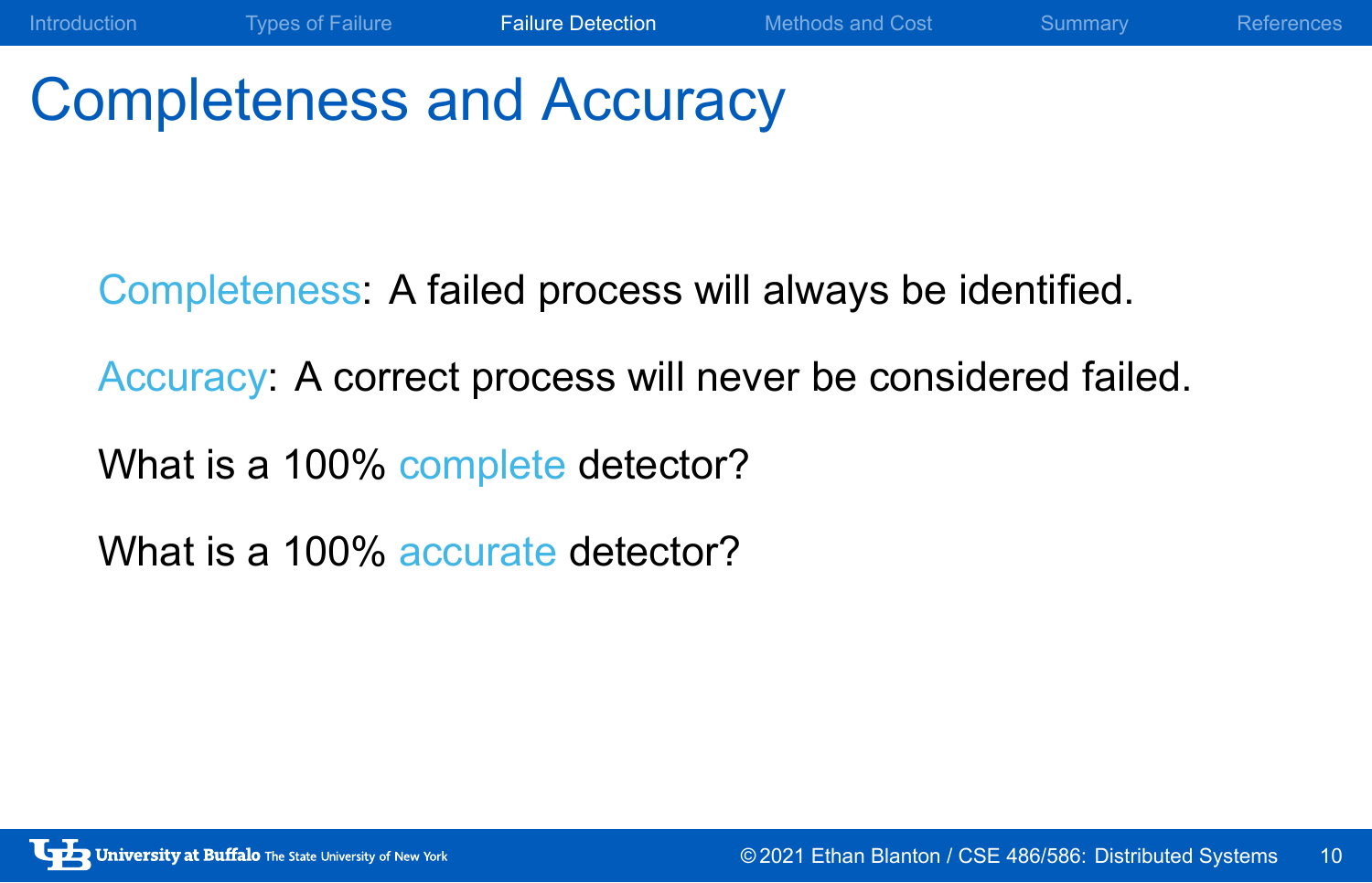## Completeness and Accuracy

Completeness: A failed process will always be identified.

Accuracy: A correct process will never be considered failed.

Introduction Types of Failure **Failure Detection** Methods and Cost Summary References

What is a 100% complete detector?

What is a 100% accurate detector?

Are they useful?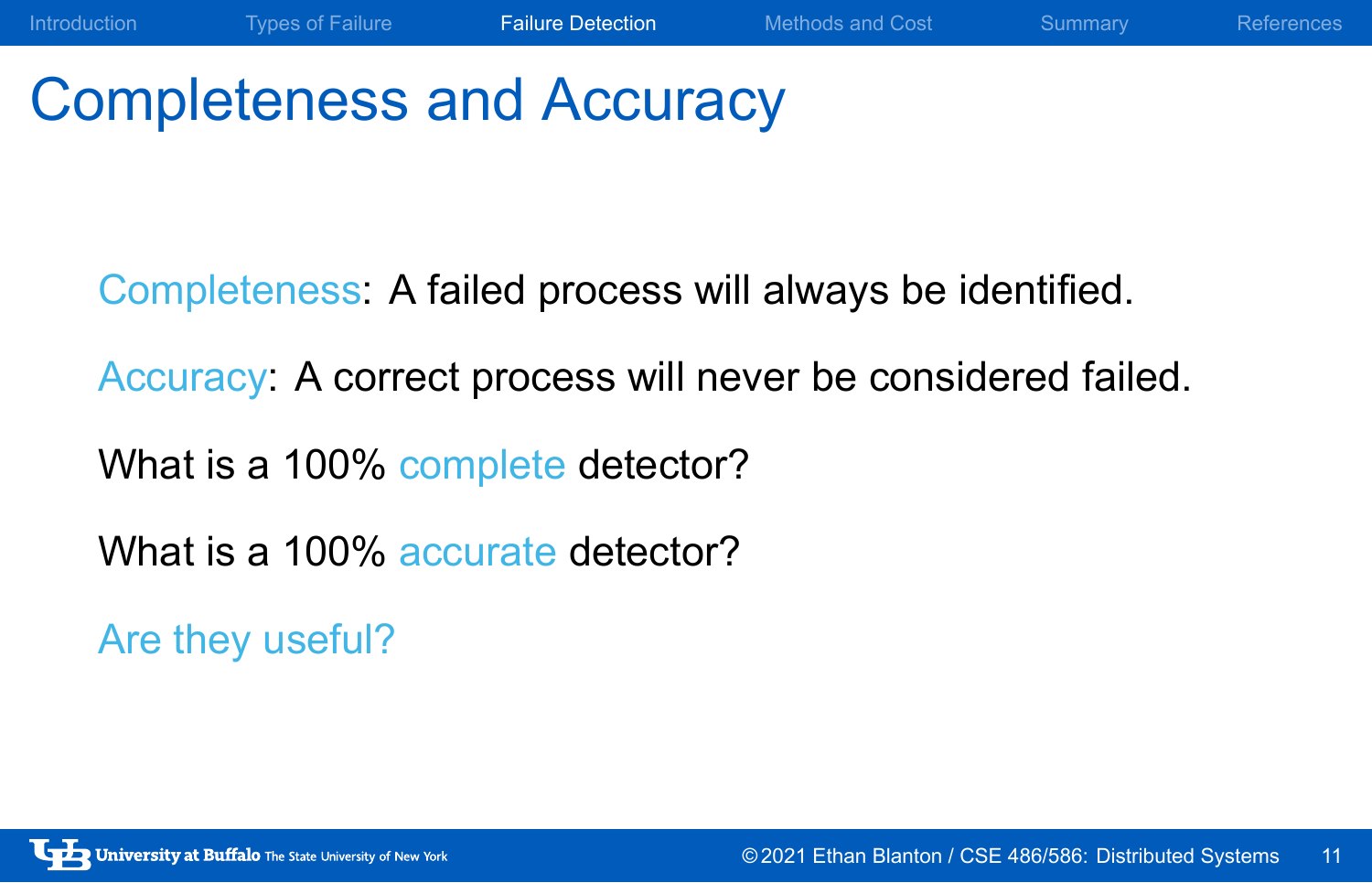## Messages

Processes in our system only interact via messages.

This means that the only indication of failure is lack of messages.

How can we reliably detect a lack of messages?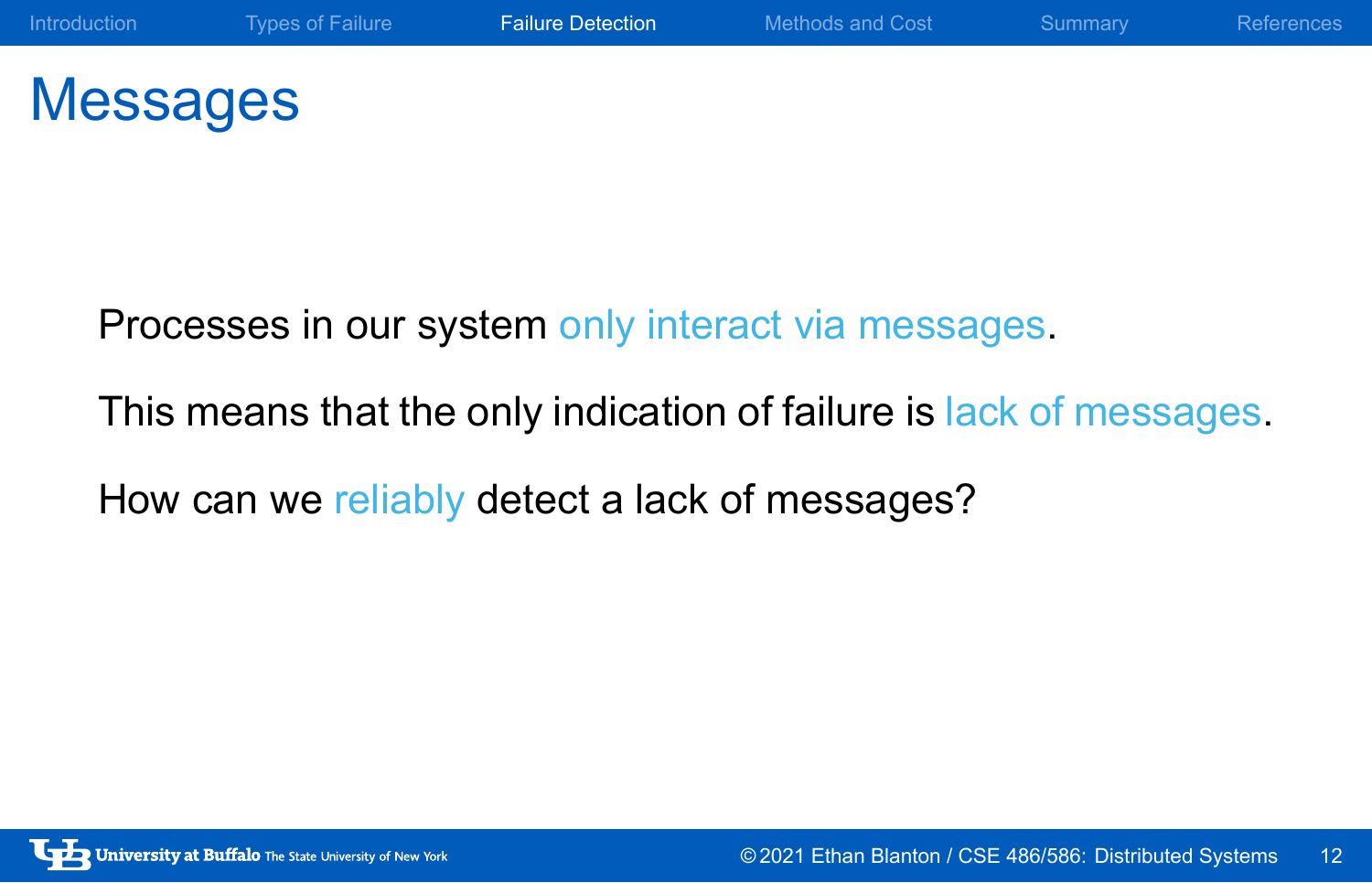## Messages

Processes in our system only interact via messages.

This means that the only indication of failure is lack of messages.

How can we reliably detect a lack of messages?

Ensure that we can expect messages!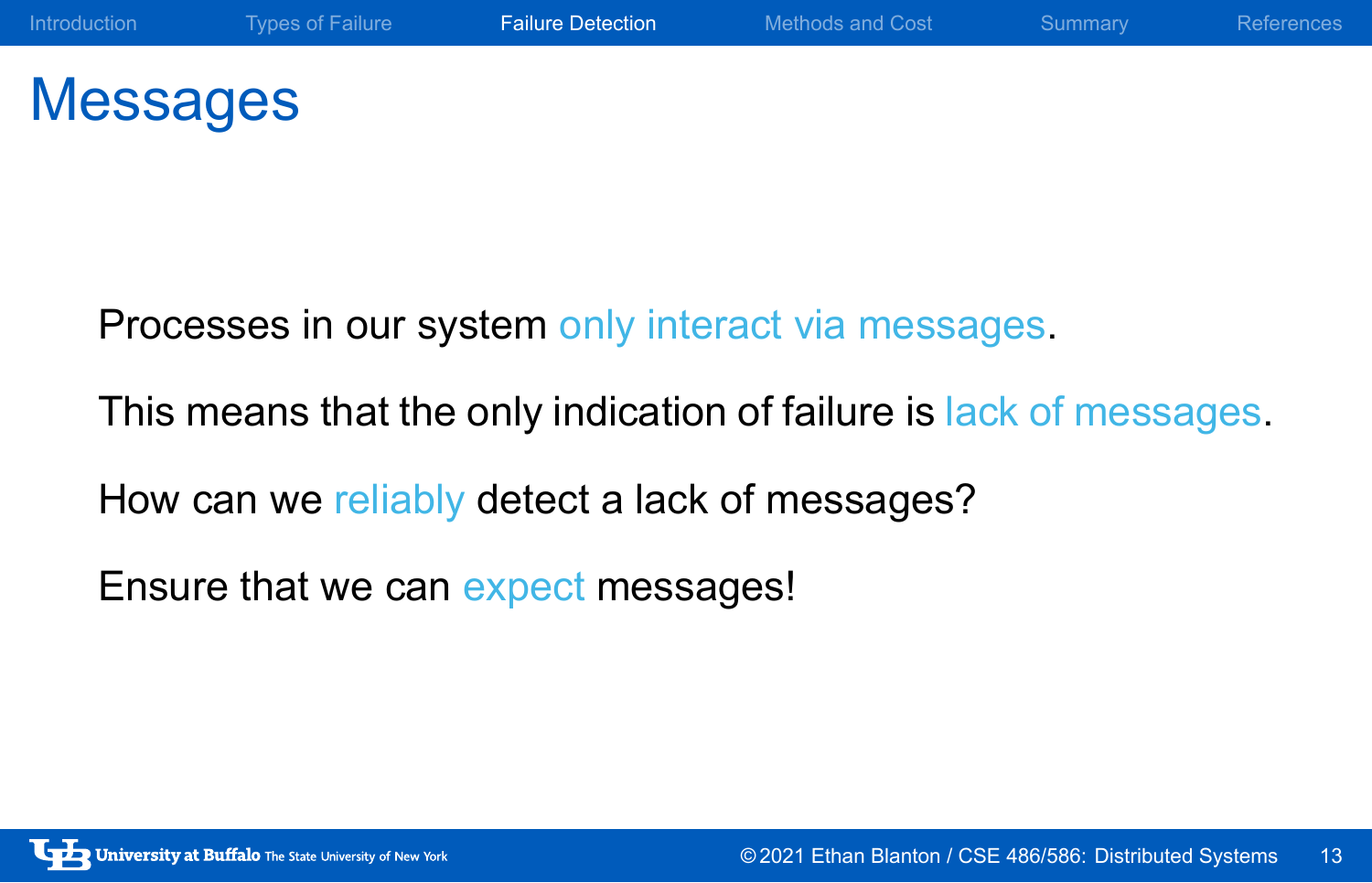## **Heartbeats**

A common method of failure detection is heartbeats.

A process periodically sends a message.

While messages are being received, the process is not failed.

If no message is received for some time, the process is failed.

In a synchronous system, this is complete and accurate.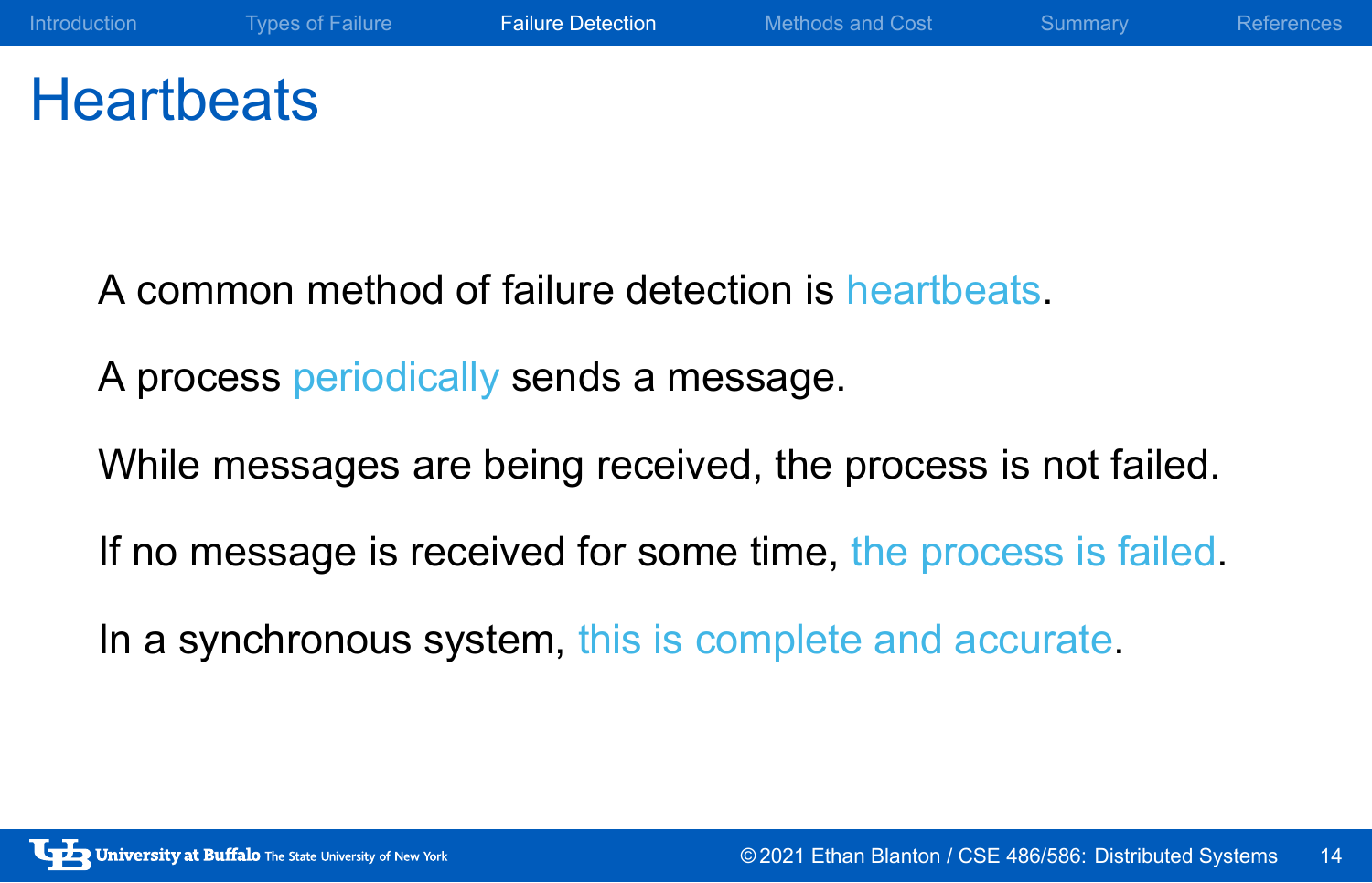# Asynchrony

In an asynchronous system, this is can be complete.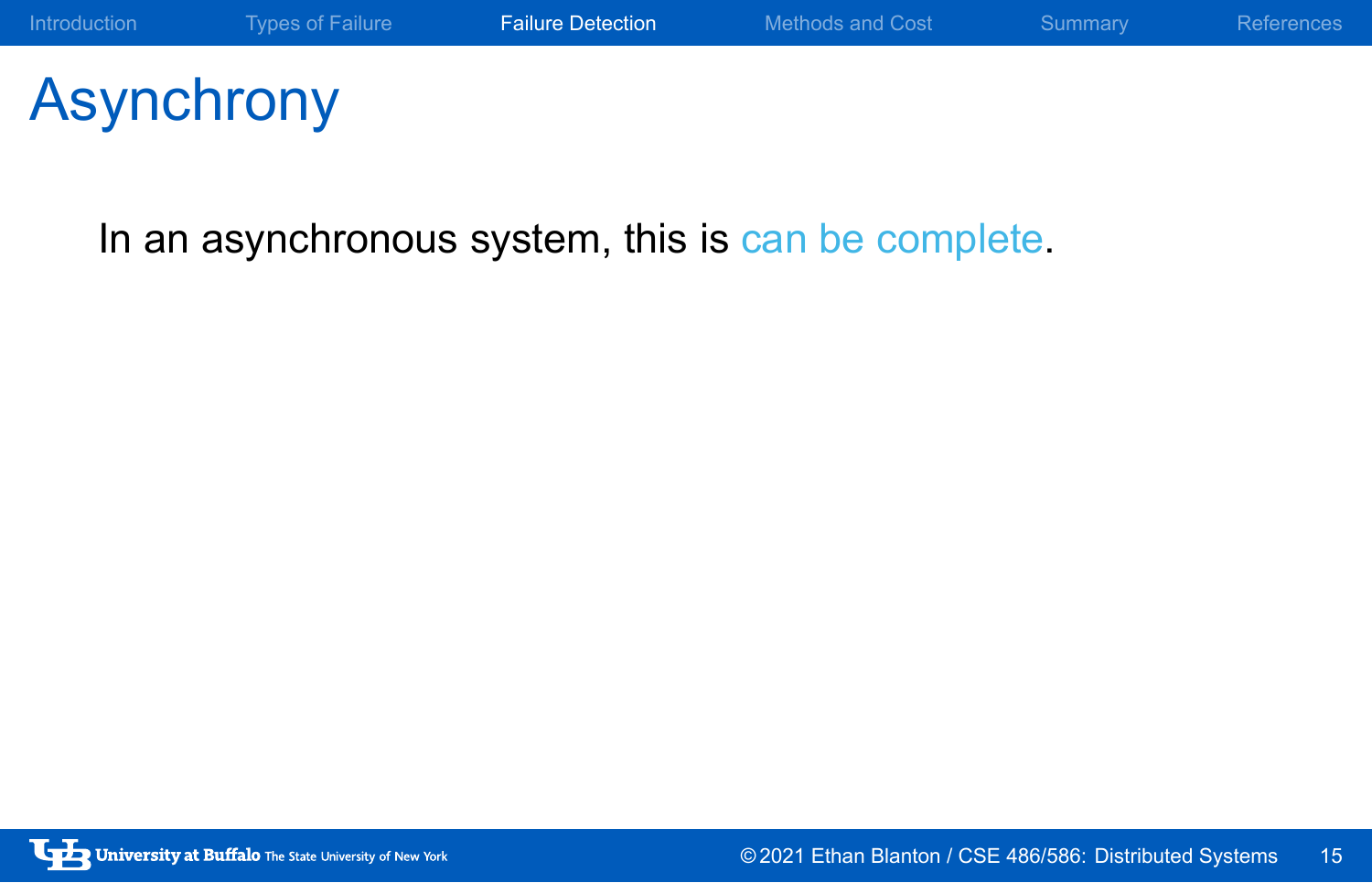## Asynchrony

In an asynchronous system, this is can be complete.

Proof by contradiction:

- *P* sends *n* heartbeat messages before failing, *p* ms apart.
- *Q* expects a message every *≤* 2*p* ms.

Assume that *Q* believes *P* is alive after  $2np + \epsilon$  ms.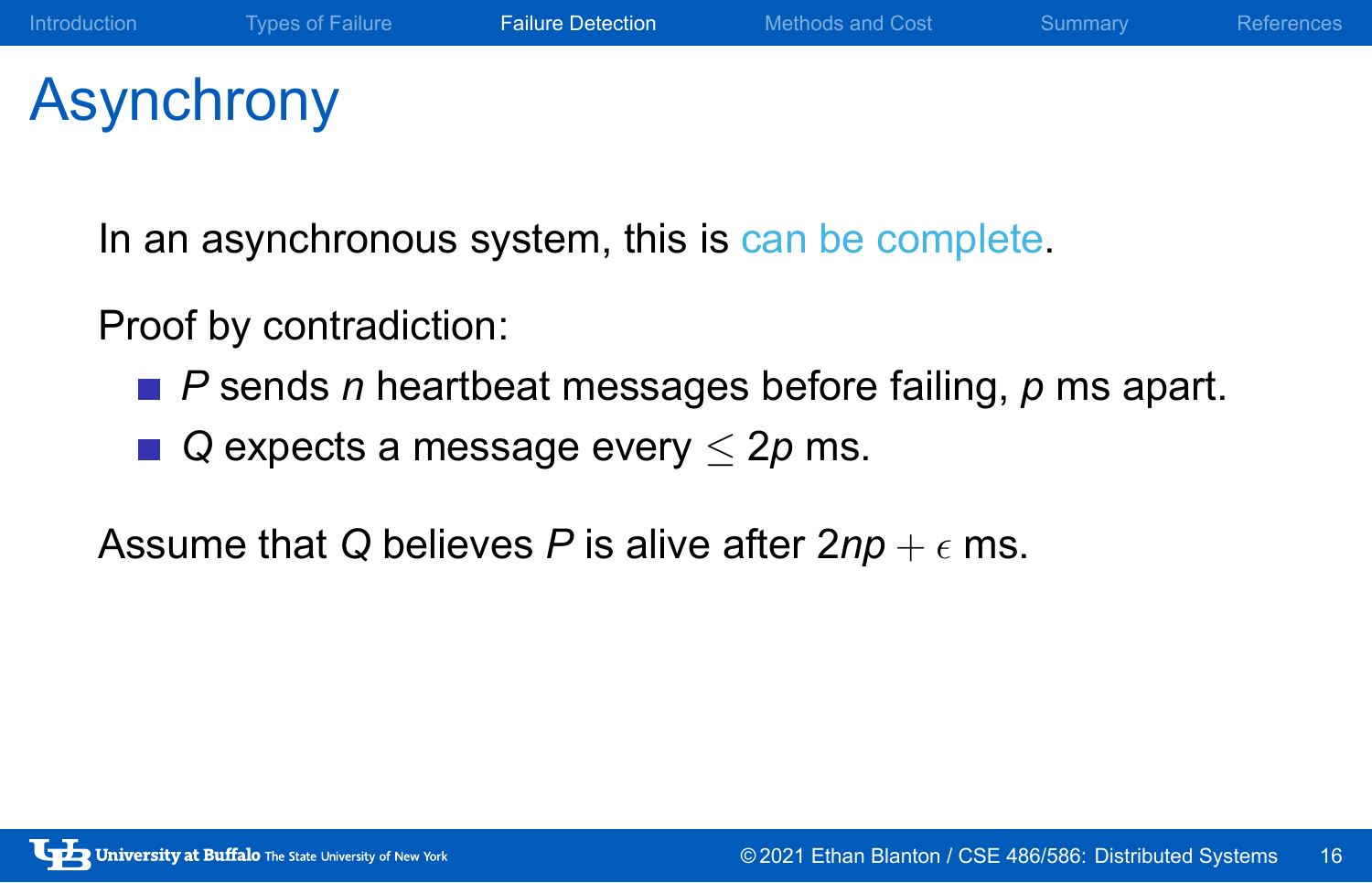## Asynchrony

In an asynchronous system, this is can be complete.

Proof by contradiction:

- *P* sends *n* heartbeat messages before failing, *p* ms apart.
- *Q* expects a message every *≤* 2*p* ms.

Assume that *Q* believes *P* is alive after  $2np + \epsilon$  ms.

*P* would have had to have sent  $n + 1$  messages.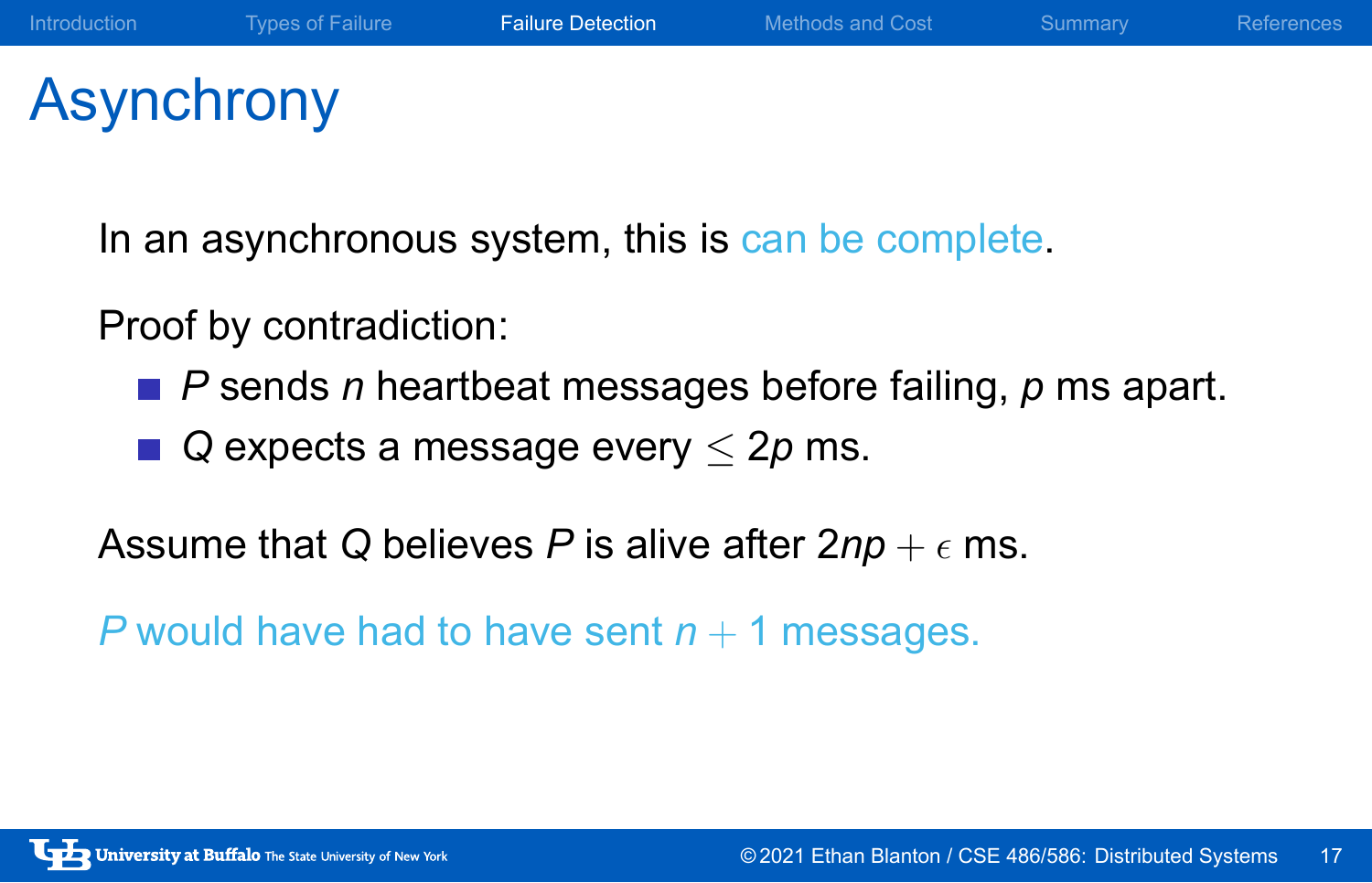## Asynchrony

In an asynchronous system, this is can be complete.

Proof by contradiction:

- *P* sends *n* heartbeat messages before failing, *p* ms apart.
- *Q* expects a message every *≤* 2*p* ms.

Assume that *Q* believes *P* is alive after  $2np + \epsilon$  ms.

*P* would have had to have sent  $n + 1$  messages.

It cannot be accurate, however.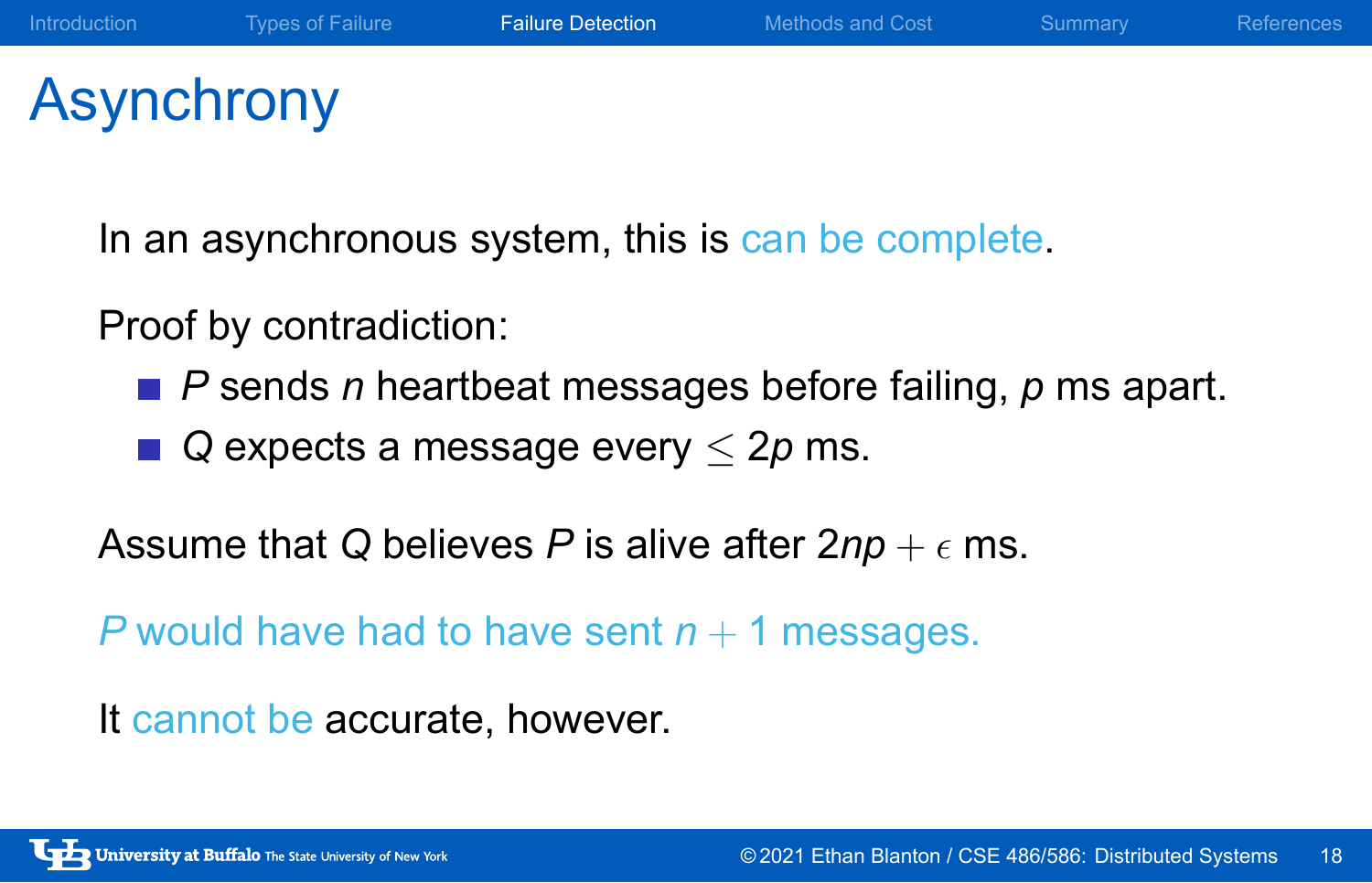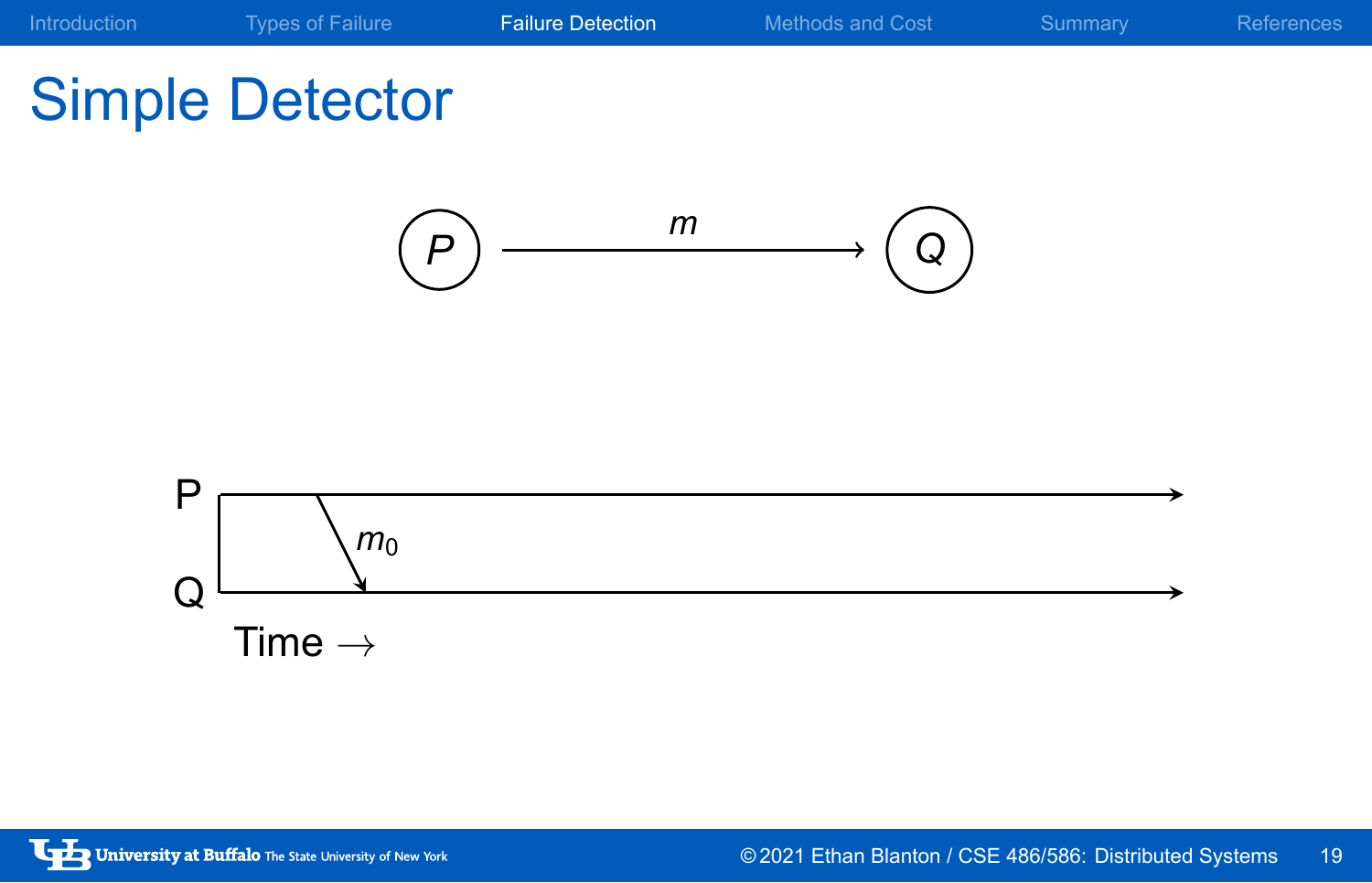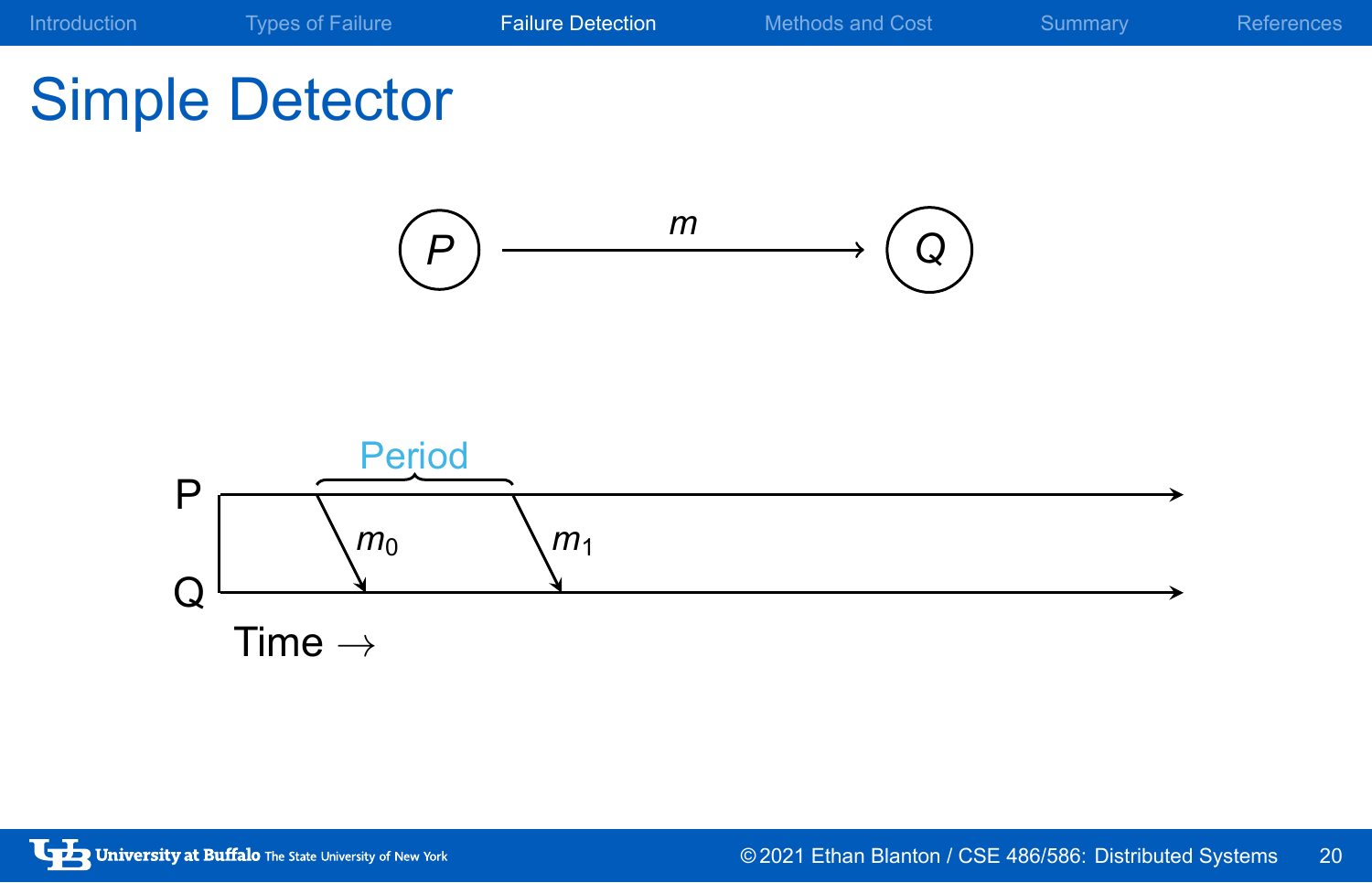

*Q* determines that *P* has failed at time *t*.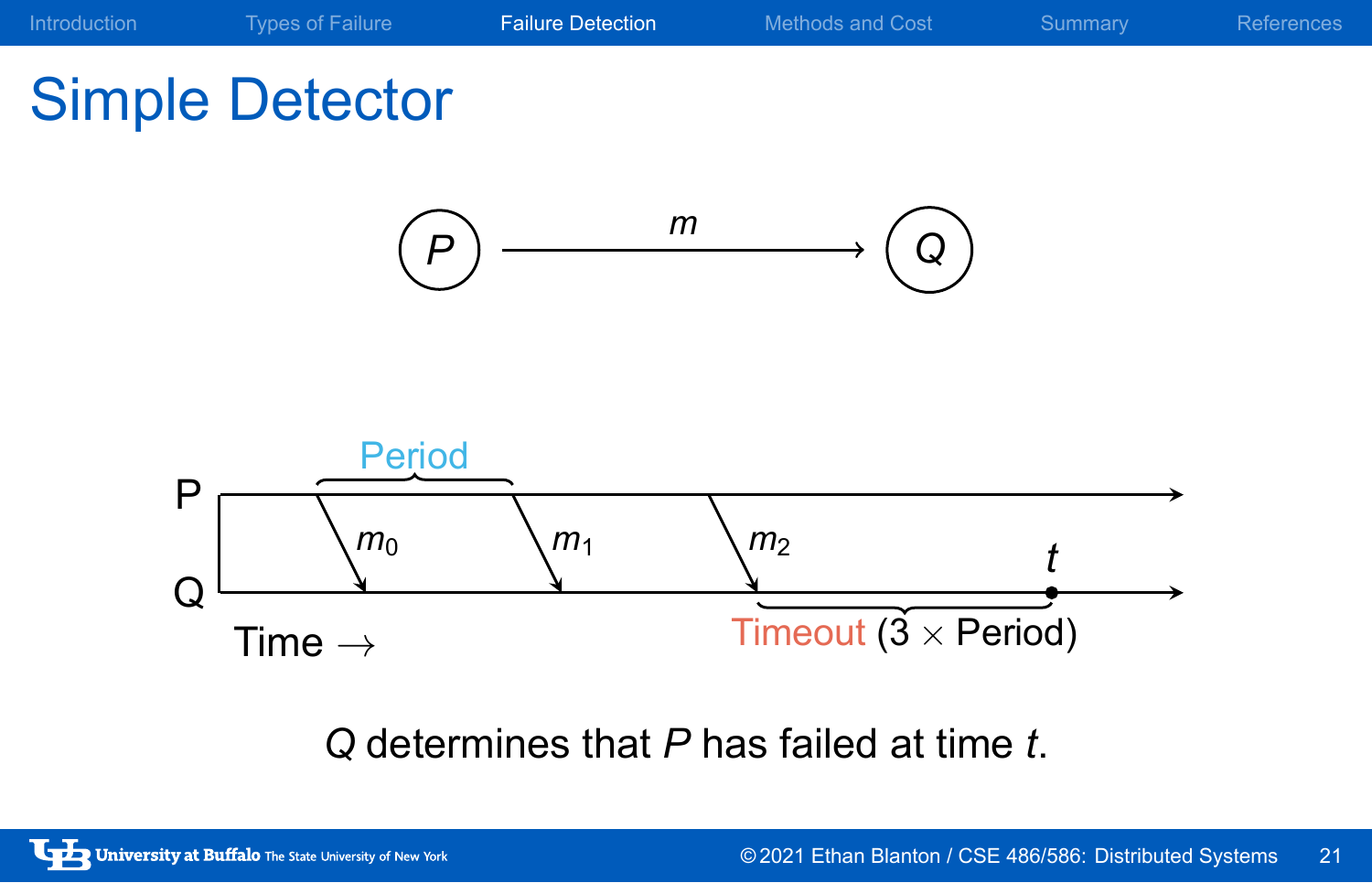Loss vs. Failure

What does message loss do to this system?

What does that say about the timeout length?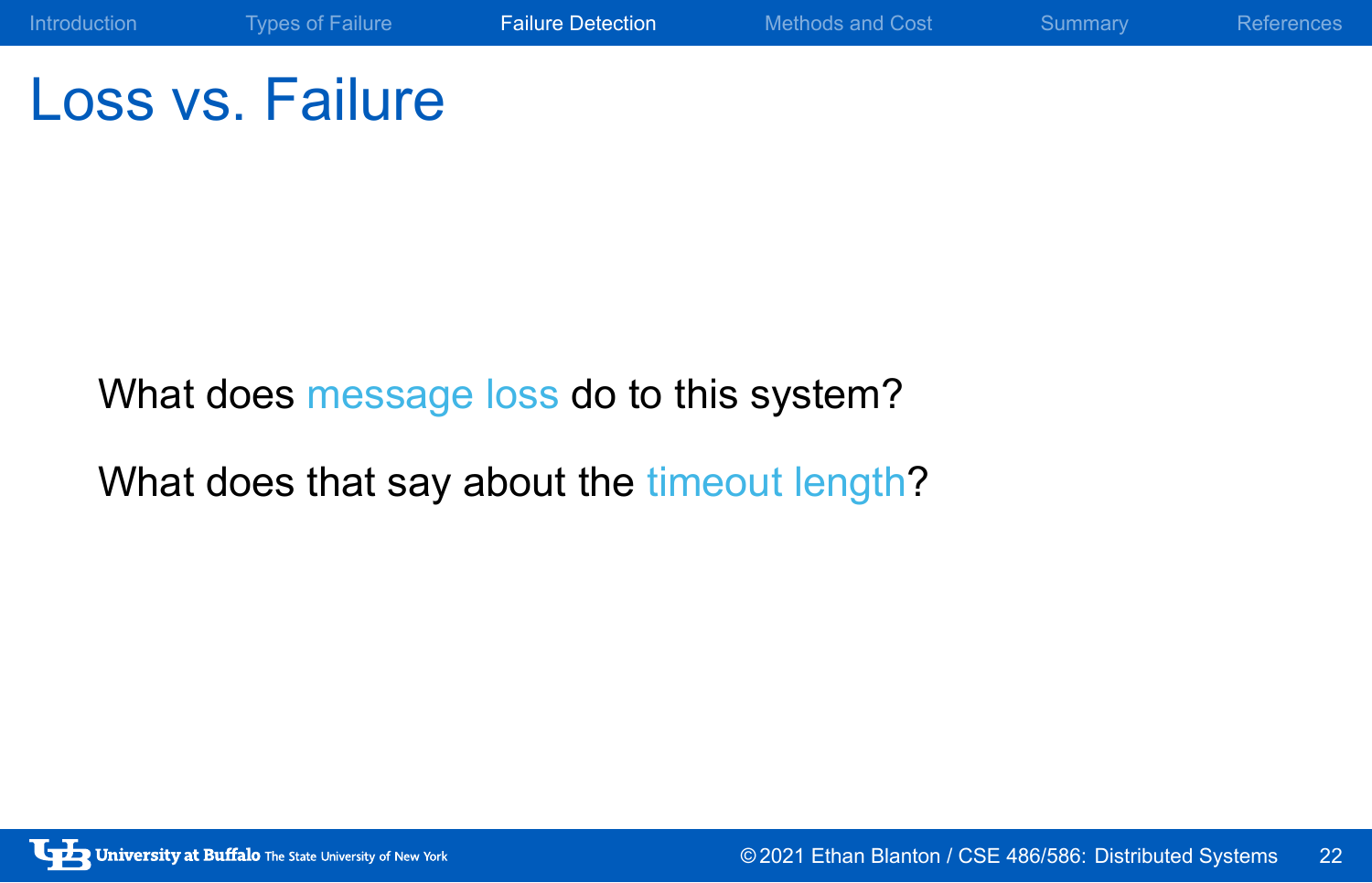### Cost of Failure Detection

Heartbeat has cost tradeoffs:

- **Messages sent (network traffic)**
- **■** Time to completeness
- **Accuracy rate**

Higher message rates and short timeouts improve completeness.

Longer timeouts improve accuracy.

Lower message rates reduce the cost of communication.

Introduction Types of Failure **Failure Detection** Methods and Cost Summary References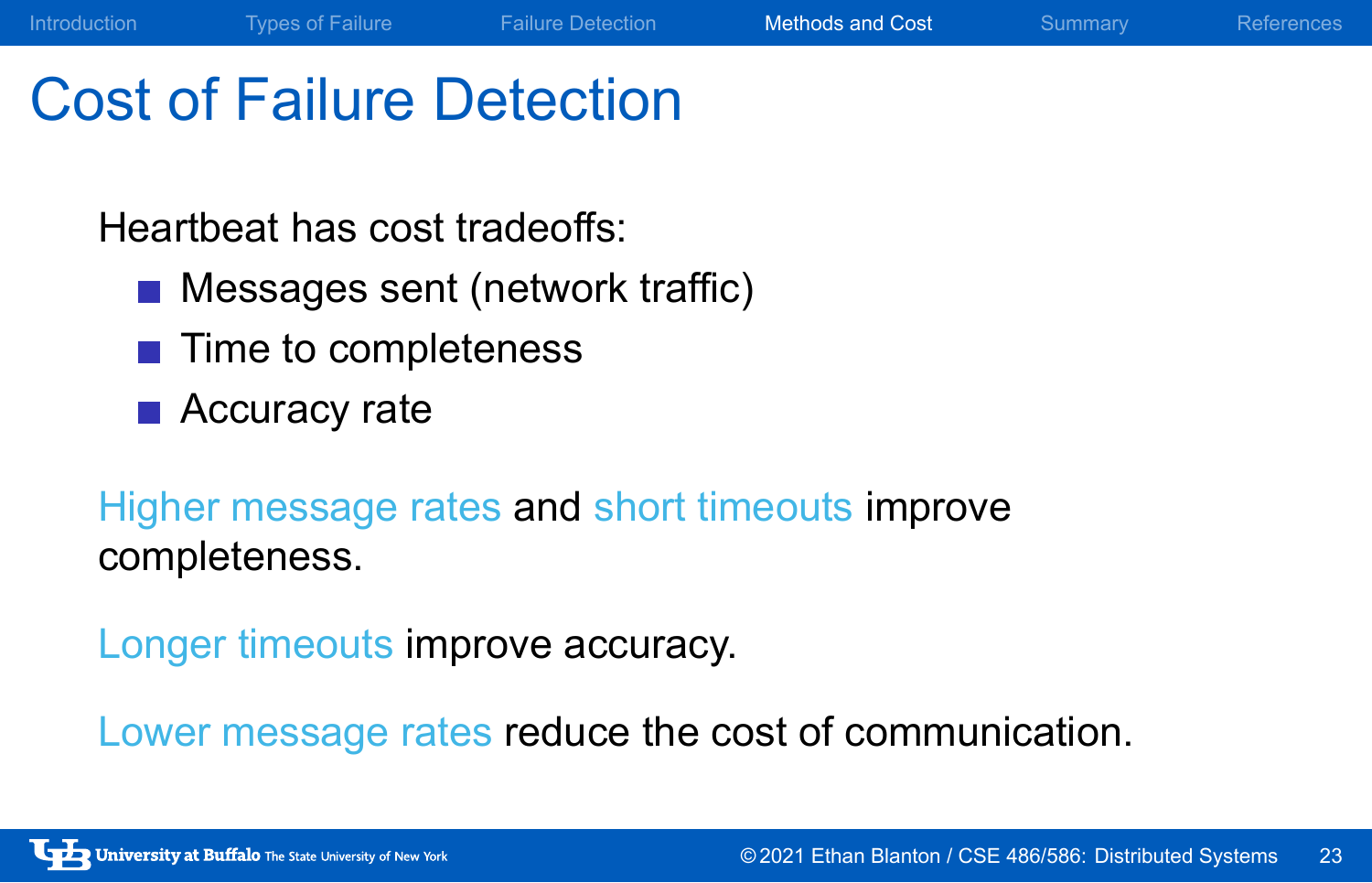## Central Detector

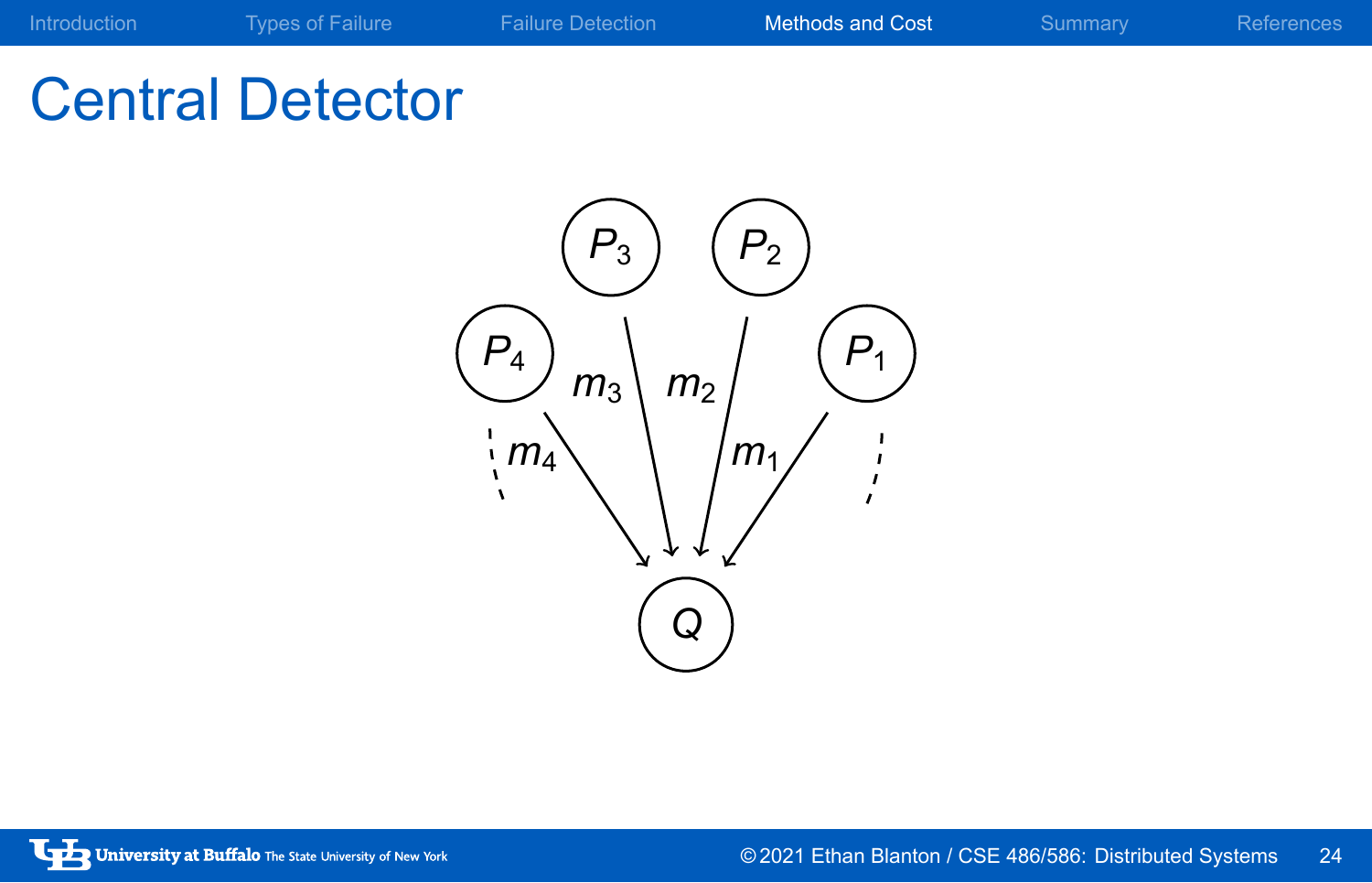## Central Detector



What are the advantages and disadvantages of this method?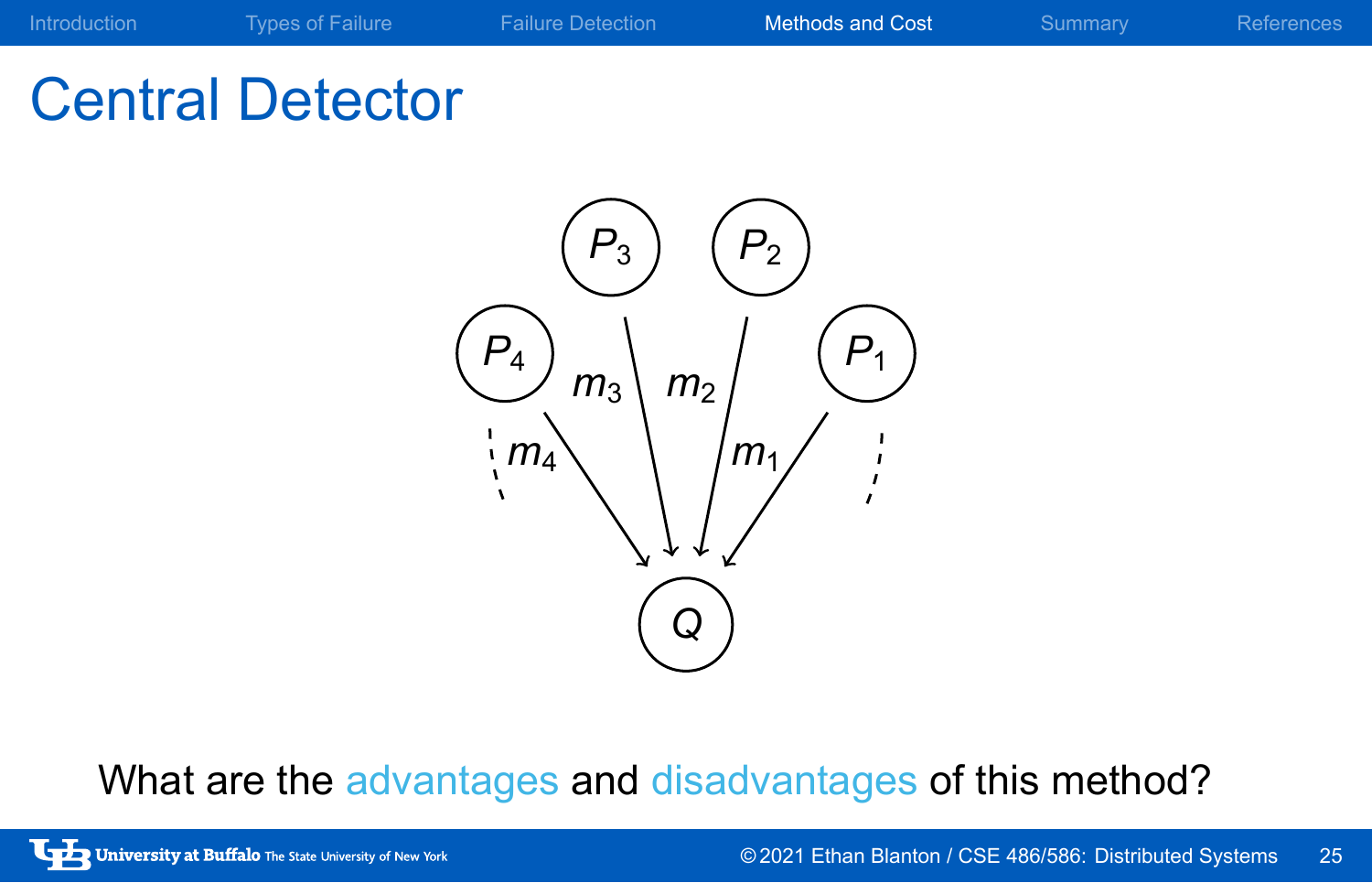



What are the advantages and disadvantages of this method?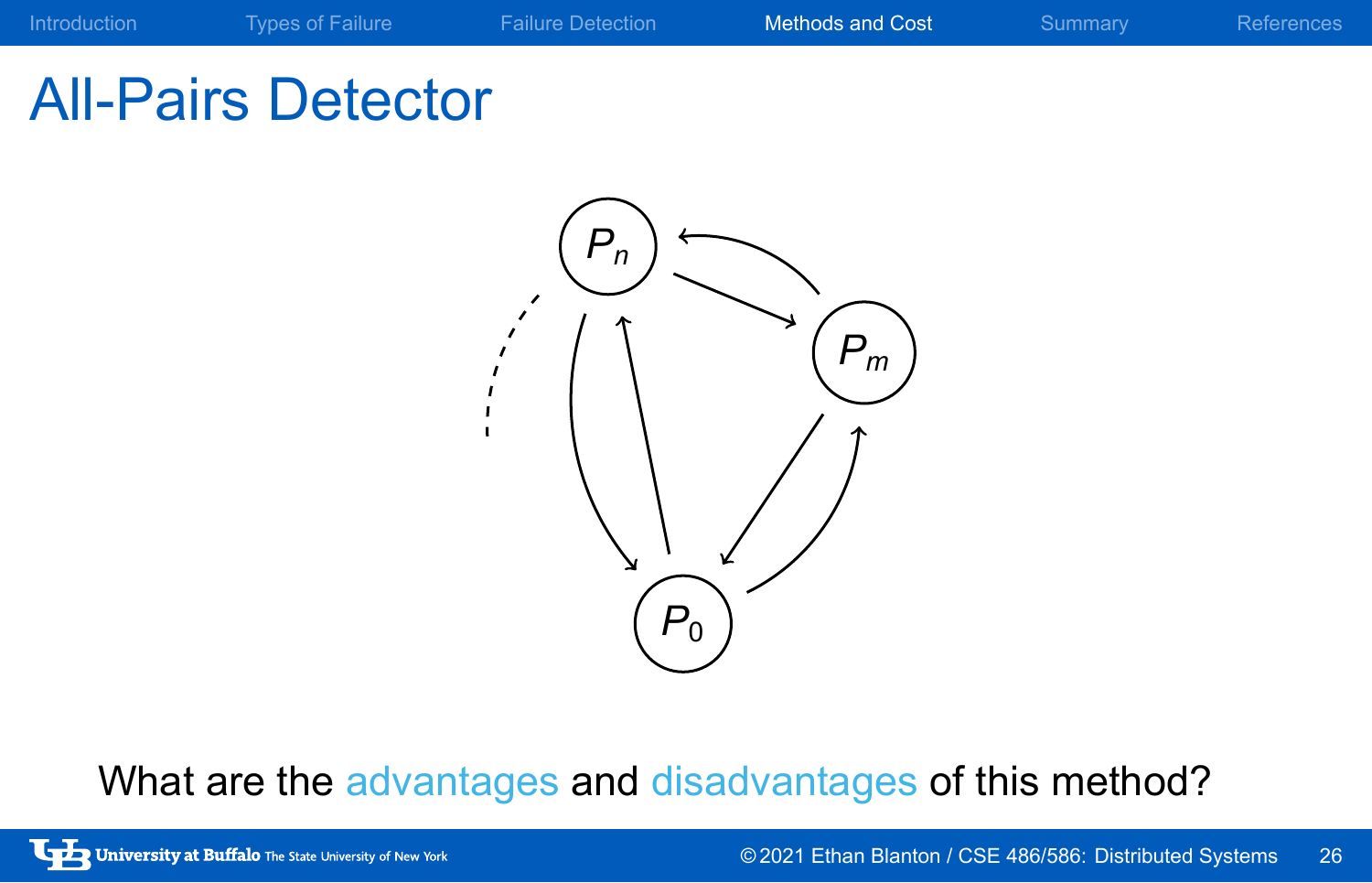### **Summary**

- **Failure detection is important for distributed systems.**
- There are many possible types of failures:
	- Crash
	- Omission
	- Response
	- **Byzantine**
- **Crash failures and message loss can be confused.**
- Completeness and accuracy are measures of failure detector goodness.
- Asynchronous system failure detectors cannot be both.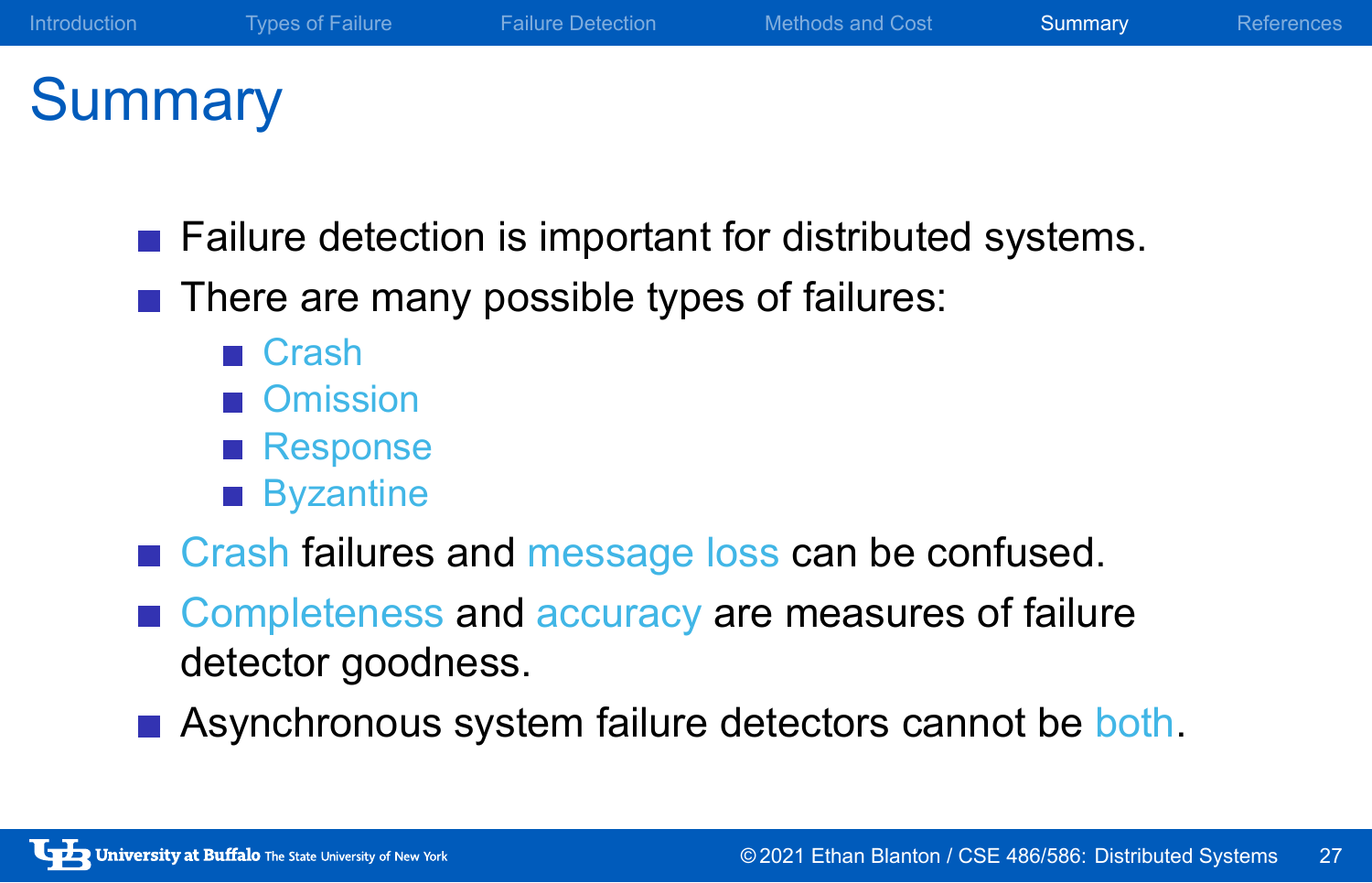Next Time …

■ Time!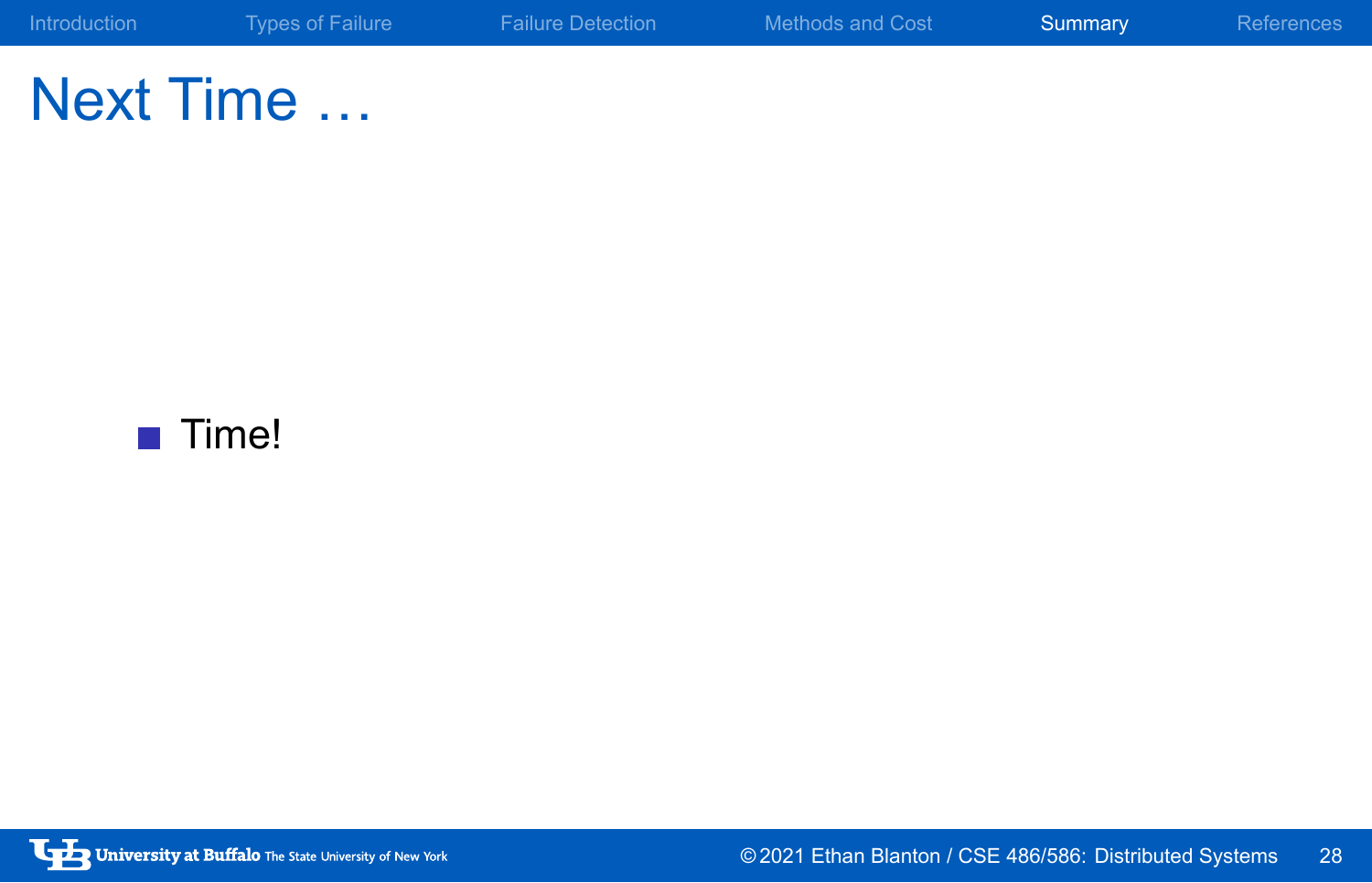### References I

### **Required Readings**

[1] Tushar Chandra and Sam Toueg. "Unreliable failure detectors for reliable distributed systems (Preliminary Version)". In: *Proceedings of the ACM Symposium on Principles of Distributed Computing*. Required reading is through Section 3 *only*. July 1991, pp. 325–340. URL: https://dl-acmorg.gate.lib.buffalo.edu/doi/10.1145/112600.112627.

### **Optional Readings**

[2] Tushar Deepak Chandra, Vassos Hadzilacos, and Sam Toueg. *The Weakest Failure Detector for Solving Consensus*. Tech. rep. 94-1426. Cornell Computer Science, May 1994. URL: https: //ecommons.cornell.edu/bitstream/handle/1813/6208/94-1426.pdf.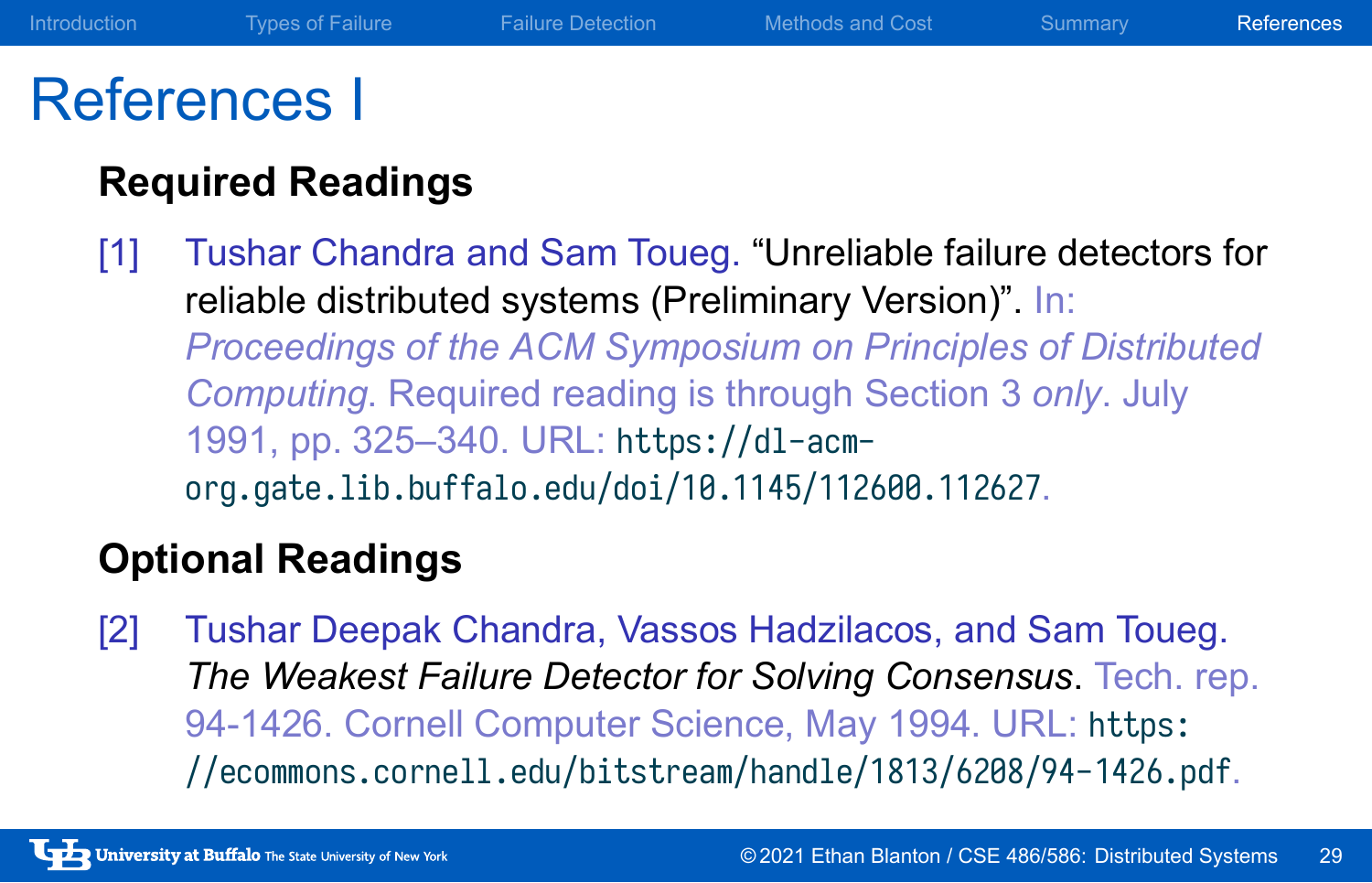### References II

- [3] Flaviu Cristian. "Understanding Fault-Tolerant Distributed Systems". In: *Communications of the ACM* 34 (2 Feb. 1991), pp. 57–78. URL: https://dl.acm.org/doi/abs/10.1145/102792.102801.
- [4] Richard D. Schlichting and Fred B. Schneider. "Fail-Stop Processors: An Approach to Designing Fault-Tolerant Computing Systems". In: *ACM Transactions on Computing Systems* 1.3 (Aug. 1983), pp. 222–238. URL: https://www.cs.cornell.edu/fbs/publications/Fail\_Stop.pdf.